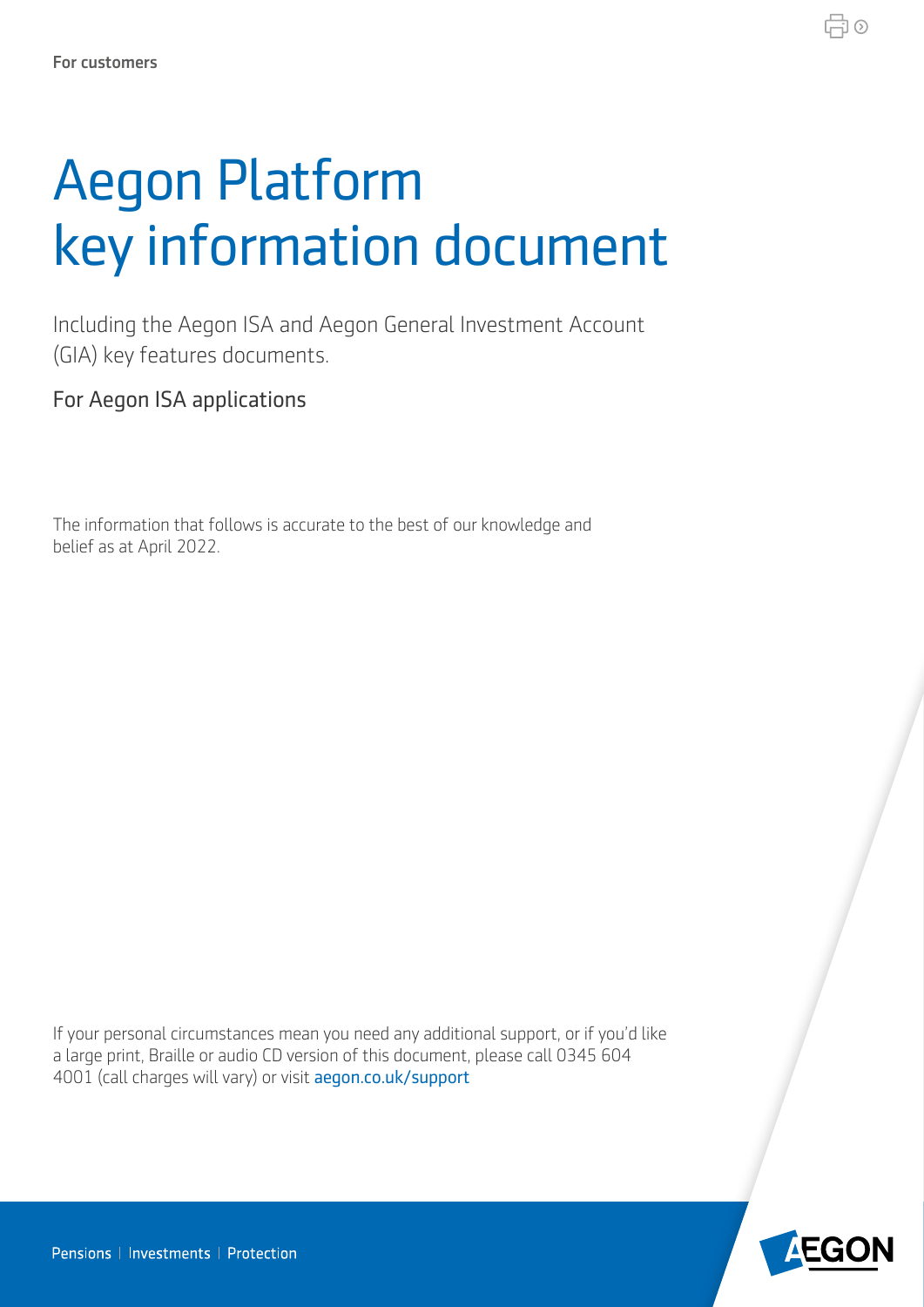| <b>Contents</b> | <b>\Part 1</b> | Part 2 | Part 3 | Part 4 |
|-----------------|----------------|--------|--------|--------|
|-----------------|----------------|--------|--------|--------|

## This document is intended for customers:

- Who receive fnancial advice and recommendations from an adviser
- Who use an adviser that doesn't provide fnancial advice
- Who no longer have an adviser

You should be aware that certain product options are only available through an adviser. We highlight when this is the case. We also note tasks typically performed by advisers in this document and recommend use of an adviser where we think it is relevant to do so.

If you're uncertain about your options, or if you have a question, your adviser will be able to help if you have one. You can also contact us, please see the contact us section for details. If you don't have an adviser, you can visit moneyhelper.org.uk/choosing-a-financial-adviser to find the right one for you.

This document doesn't cover Aegon Retirement Choices or Retiready.

## Other documents

It's important that you understand how the Aegon ISA and where applicable, the Aegon General Investment Account (GIA) works and what the risks are before you decide to buy an Aegon ISA. Please take some time to read this document alongside some others.

- Your Aegon ISA illustration
- Key Investor Information Documents (KIIDs) and fund factsheets for each fund you invest in
- [Aegon ISA charges guide](https://customerdashboard.aegon.co.uk/content/dam/documents/aegon-isa-gia-charges-guide.pdf)
- [Aegon Platform terms and conditions](https://customerdashboard.aegon.co.uk/content/dam/documents/aegon-platform-terms-and-conditions.pdf)

You can find copies of the documents by logging into your online dashboard if you have access, and viewing it in the document library. Please [contact us](https://customerdashboard.aegon.co.uk/content/help-and-support.html?tab=customer-services), or your adviser for copies if you don't have access.

## Before you start reading

We've tried to use plain language to make these key features easier to understand. We highlight technical terms the first time they appear in the document and explain them in the definitions section at the end of this document.

We refer to 'you', 'we' and 'us' throughout the document. 'You' means the owner of the product and 'we' and 'us' means Aegon. In this document, Aegon means Cofunds Limited.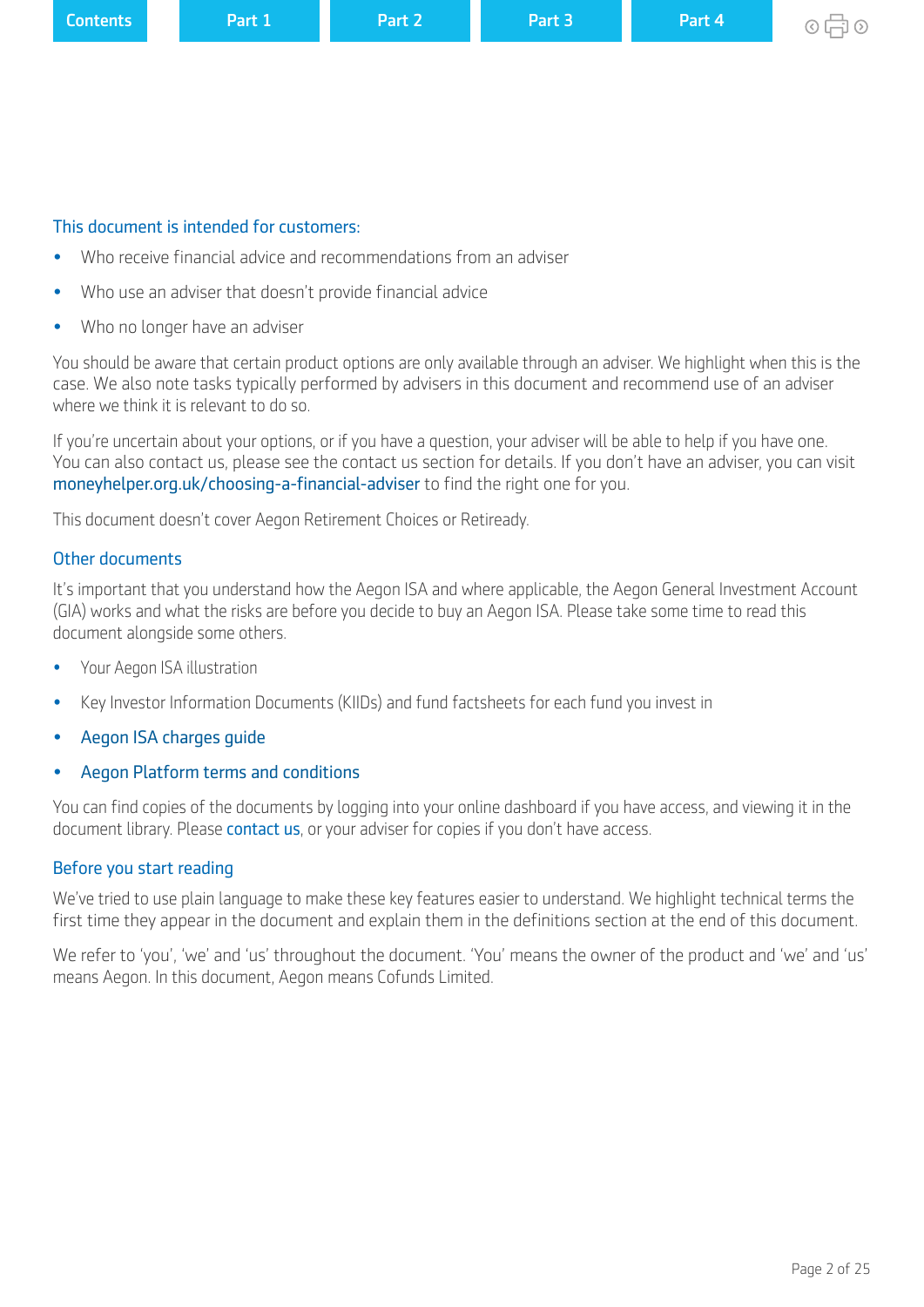<span id="page-2-0"></span>

| <b>Contents</b> | <b>\Part 1</b> | Part 2 | Part 3 | Part 4 |
|-----------------|----------------|--------|--------|--------|
|-----------------|----------------|--------|--------|--------|

# **Contents**

Click on the links to take you straight to the relevant page.

| Part 1 - Key information on the Aegon Platform                                                                                                                                                                           | $\overline{4}$             |
|--------------------------------------------------------------------------------------------------------------------------------------------------------------------------------------------------------------------------|----------------------------|
| <b>About the Aegon Platform</b><br>$\bullet$<br>Your charges<br>$\bullet$<br>Other important information<br>$\bullet$                                                                                                    | 4<br>6<br>7                |
| Part 2 - Key Features of the Aegon ISA                                                                                                                                                                                   | 10                         |
| Understanding and opening your product<br>$\bullet$<br>Managing your investments<br>$\bullet$<br>Withdrawals<br>۰<br>What happens to your Aegon ISA savings after death<br>۰<br>Other important information<br>$\bullet$ | 11<br>14<br>15<br>16<br>16 |
| Part 3 - Key Features of the Aegon General Investment Account (GIA)                                                                                                                                                      | 18                         |
| Understanding and opening your product<br>$\bullet$<br>Managing your investments<br>$\bullet$<br>Withdrawals<br>٠<br>Tax<br>Other important information                                                                  | 19<br>20<br>21<br>22<br>23 |
| Part 4 - definitions                                                                                                                                                                                                     | 25                         |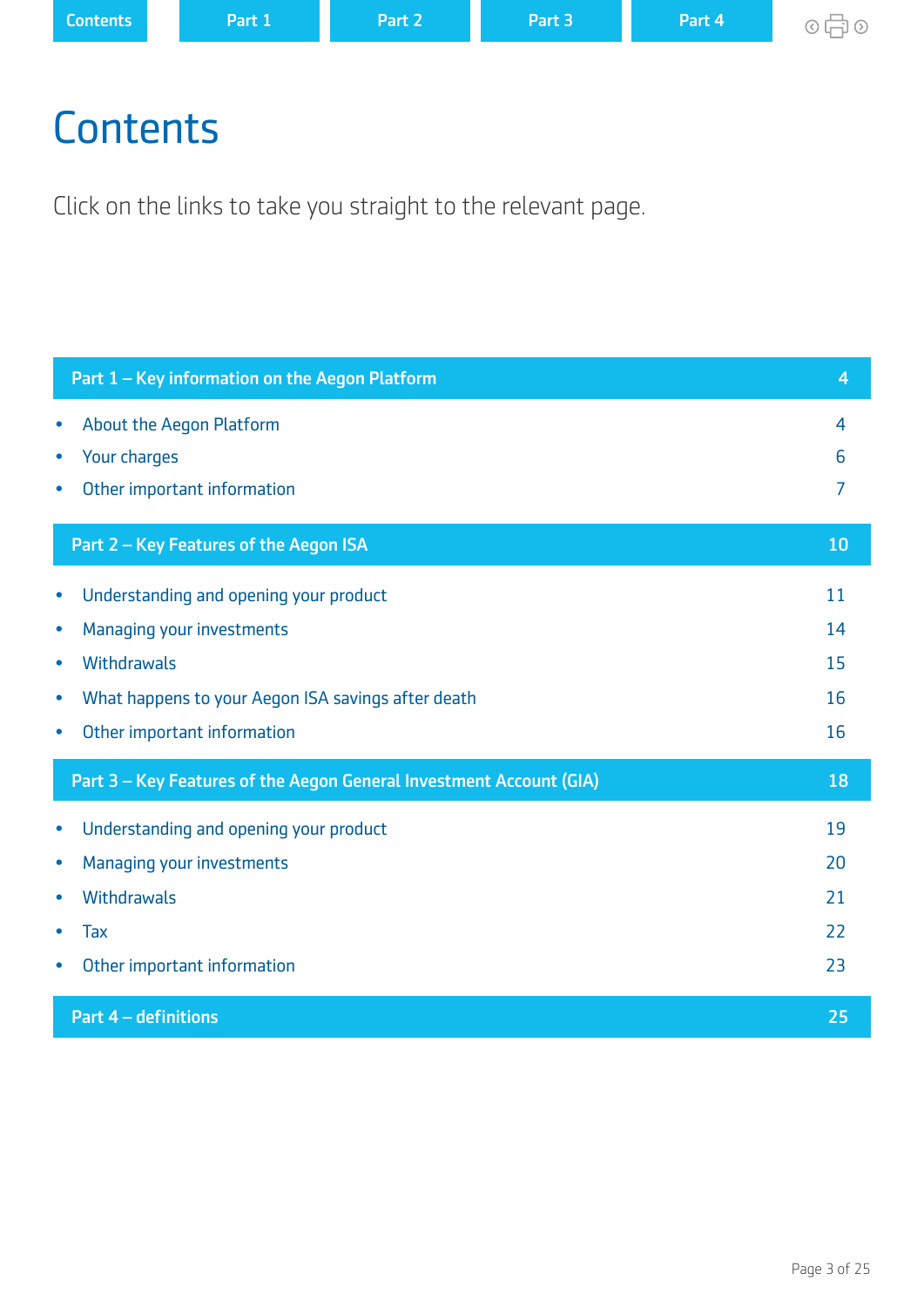<span id="page-3-0"></span>

| <b>Contents</b> | <b>\Part 1</b> | Part 2 | Part 3 | Part 4 |
|-----------------|----------------|--------|--------|--------|
|                 |                |        |        |        |

 $\circ$ A $\circ$ 

# Part 1 | Key information on the Aegon Platform

| Index - use these links to navigate this section. |   |
|---------------------------------------------------|---|
| • About the Aegon Platform                        |   |
| • Your charges                                    | h |
| • Other important information                     |   |

# About the Aegon Platform

The Aegon Platform is a digital service that lets you and your adviser, if you have one, arrange, manage and track your investments easily. It offers:

- Access to a wide variety of products and investments in one convenient digital service.
- Online management of your Aegon Platform account.
- 24/7 access to let you see how your portfolio is performing.

# The products available via the Aegon Platform

With the Aegon Platform, you'll hold an Aegon Platform account. This gives you access to a range of products that you can choose to apply for: an Aegon SIPP, Aegon ISA and an Aegon GIA.

If you open an Aegon ISA, you'll receive a customer number for the Aegon Platform account and a separate product number for each Aegon product you open in your Aegon Platform account.

# About us

We're a purpose-led business that helps our customers reach a lifetime of financial security. We work with advisers, employers and individuals to offer long-term savings, investments, pension solutions and protection products. Aegon UK started out as Scottish Equitable back in 1831. Over the years, we've evolved our brand by combining our proud heritage with Aegon's global strength and insight.

# The role of the Aegon Platform

We're responsible for holding your investments safely on your behalf. We have a subsidiary company Cofunds Nominee Ltd, which is dedicated to securely holding investments separately from Aegon's own corporate assets and prevents us from mixing investors' money with our own.

Cofunds Limited acts as the ISA manager for the Aegon ISA.

We don't assess or advise on the suitability or appropriateness of your investments. Your adviser, if you have one, will do this for you. If you don't have an adviser it's up to you to decide on the appropriateness of the investments selected. If you need help or advice, please speak to an adviser.

# Your Aegon ISA application

You're applying for an Aegon ISA. As you'll see in the diagram below, when you apply for an Aegon ISA, we'll also automatically open an Aegon GIA, if you don't already hold a suitable Aegon GIA with us. This gives you the choice to pay your Aegon ISA fees and charges from your Aegon GIA.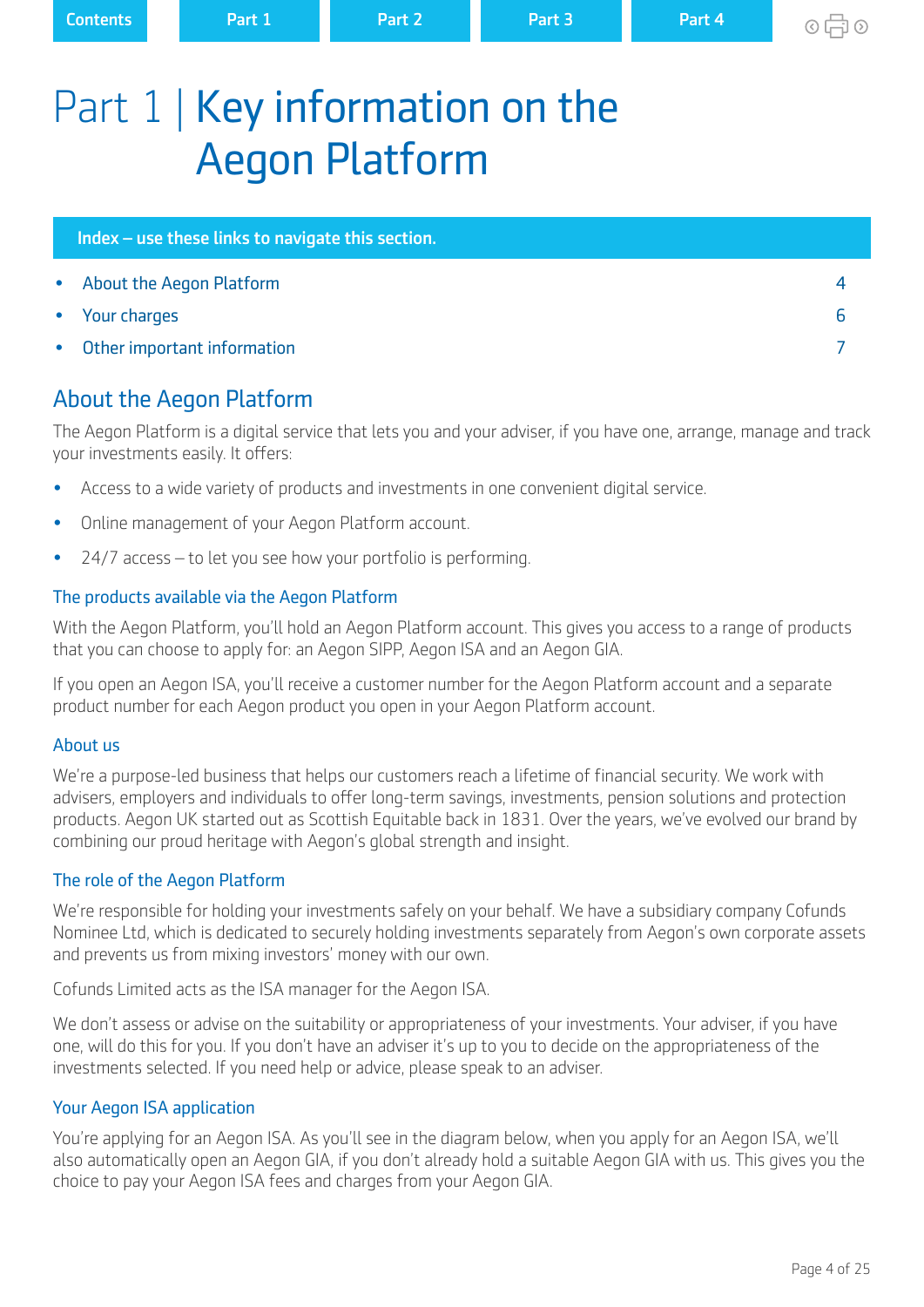<span id="page-4-0"></span>

There is no additional cost for opening the Aegon GIA. There are also no GIA charges if you don't use this product (for example no investments or cash in it). We'll only start charging for your Aegon GIA if you choose to invest in it in the future, or if you hold money in the cash facility. See [Your charges](#page-5-0) for more information.



The diagram below provides a simplifed overview of an Aegon ISA and the separate Aegon GIA.

## The cash facility

As shown in the diagram above, when you open an Aegon ISA, and we automatically open an Aegon GIA, each product will have its own cash facility. When you pay money into the Aegon ISA, we pay it into the Aegon ISA's cash facility before it's invested. We'll also pay out withdrawals, and some of your charges and fees from here unless you instruct us to pay them from your Aegon GIA. We tell you in the charges section how to do this.

- It's your and your adviser's responsibility, if you have one, to make sure there's always enough money in the cash facility to pay withdrawals and/or meet any charges due. If you don't, we may have to sell some of your investments to cover the withdrawals and/or charges due. See the charges section for more information.
- Money in your cash facility earns interest. We'll calculate interest on any cash held in your cash facility each day, and credit that amount to your cash facility once a month. You can find the current [interest rate](https://customerdashboard.aegon.co.uk/content/help-and-support.html?tab=faqs#what-rate-of-interest-is-payable-on-cash-in-my-isa-cash-facility) on our website.

### Others involved in your investment:

Adviser: may arrange to buy and sell investments on your behalf, and could provide financial advice and other ongoing services. Aegon only operate with advisers authorised and regulated by the Financial Conduct Authority (FCA).

Your adviser has responsibility for making sure the investment is suitable for you. Your adviser may charge you a fee for the services they provide.

HSBC: currently the bank where your cash facility money will be held. We use these separate accounts to keep investors' money separate from our own.

Investment managers: also known as investment providers, they manage and provide the diferent investment options available through the Aegon Platform.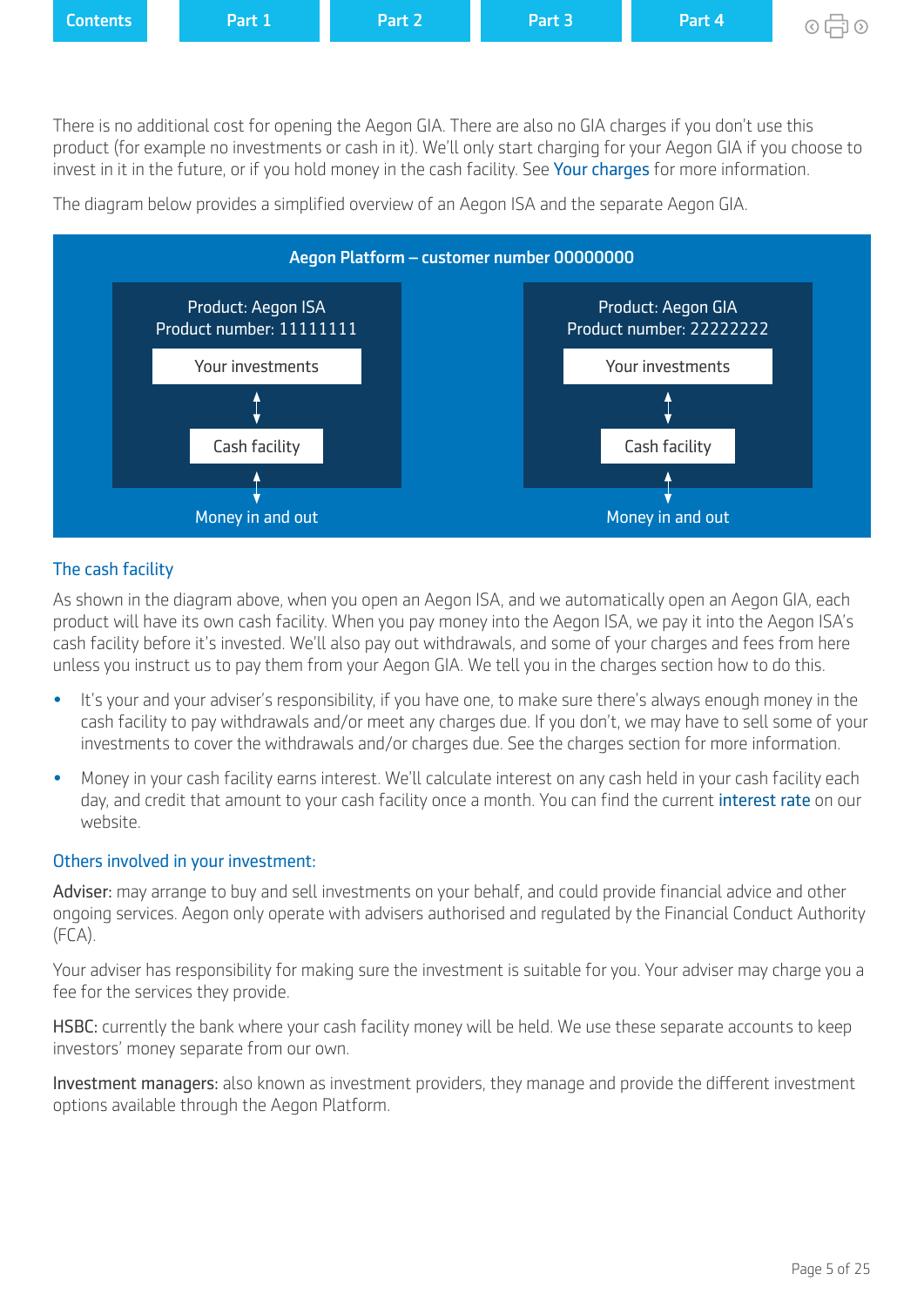<span id="page-5-0"></span>

| <b>Contents</b> | <b>\Part 1\</b> | Part 2 | ' Part 3. | Part 4 |
|-----------------|-----------------|--------|-----------|--------|
|                 |                 |        |           |        |

# Your charges

# What charges will apply?

The Aegon Platform has a clear and flexible charging structure so you'll know exactly what you're paying for.

- Annual charge this pays for the administration of your Aegon Platform account
- Investment charge this covers the investment manager's charge for your chosen investments
- Adviser charges if you have an adviser, you'll agree a fee for the advice or service they provide. If you want to, you can pay your adviser from your Aegon Platform account

# How much will I have to pay?

To find details of the charges that apply, see your Aegon ISA illustration. You'll find a copy in your document library if you have access. Alternatively, your adviser if you have one will be able to provide you with details. [Charges](https://customerdashboard.aegon.co.uk/content/dam/documents/aegon-isa-gia-charges-guide.pdf) might vary in the future. You can also find full details of the charges that may apply in our Charges [guide](https://customerdashboard.aegon.co.uk/content/dam/documents/aegon-isa-gia-charges-guide.pdf).

Changing your adviser could affect your charges as your annual and adviser charges might change. Your new adviser can give you an illustration to show the effect of any changes.

If we're told that you no longer have an adviser, the charges will change. You'll pay our standard annual charge and we'll confirm details of the charge before it starts. If you joined the platform on or after 7 May 2018 our standard annual charge is;

| Total holding       |          |
|---------------------|----------|
| £0 - £99,999        | 0.29%    |
| £100,000 - £249,999 | 0.26%    |
| £250,000 - £499,999 | 0.23%    |
| £500,000 - £999,999 | 0.15%    |
| $£1,000,000+$       | $0.00\%$ |

If you joined the platform before 7 May 2018, please call us to find out the details of the standard annual charge that would apply if you no longer have an adviser.

# How do I pay?

The investment charge is normally calculated daily and either taken directly from the investment or taken into account in the fund's unit price calculation, so you won't see it as a separate charge. Please refer to the Key Investor Information Documents or fund factsheets for details of the charges that apply to the investments selected.

# Annual charge and adviser charge

You have two options:

# 1. From your Aegon ISA

Choose this option if you're happy to use some of your tax-efficient ISA savings to pay your ISA charges. If you choose to do this, we'll take your charges from your Aegon ISA using the method explained in the question below.

# 2. From your Aegon GIA

Choose this option if you don't want to use some of your tax-efficient ISA savings to pay your ISA charges.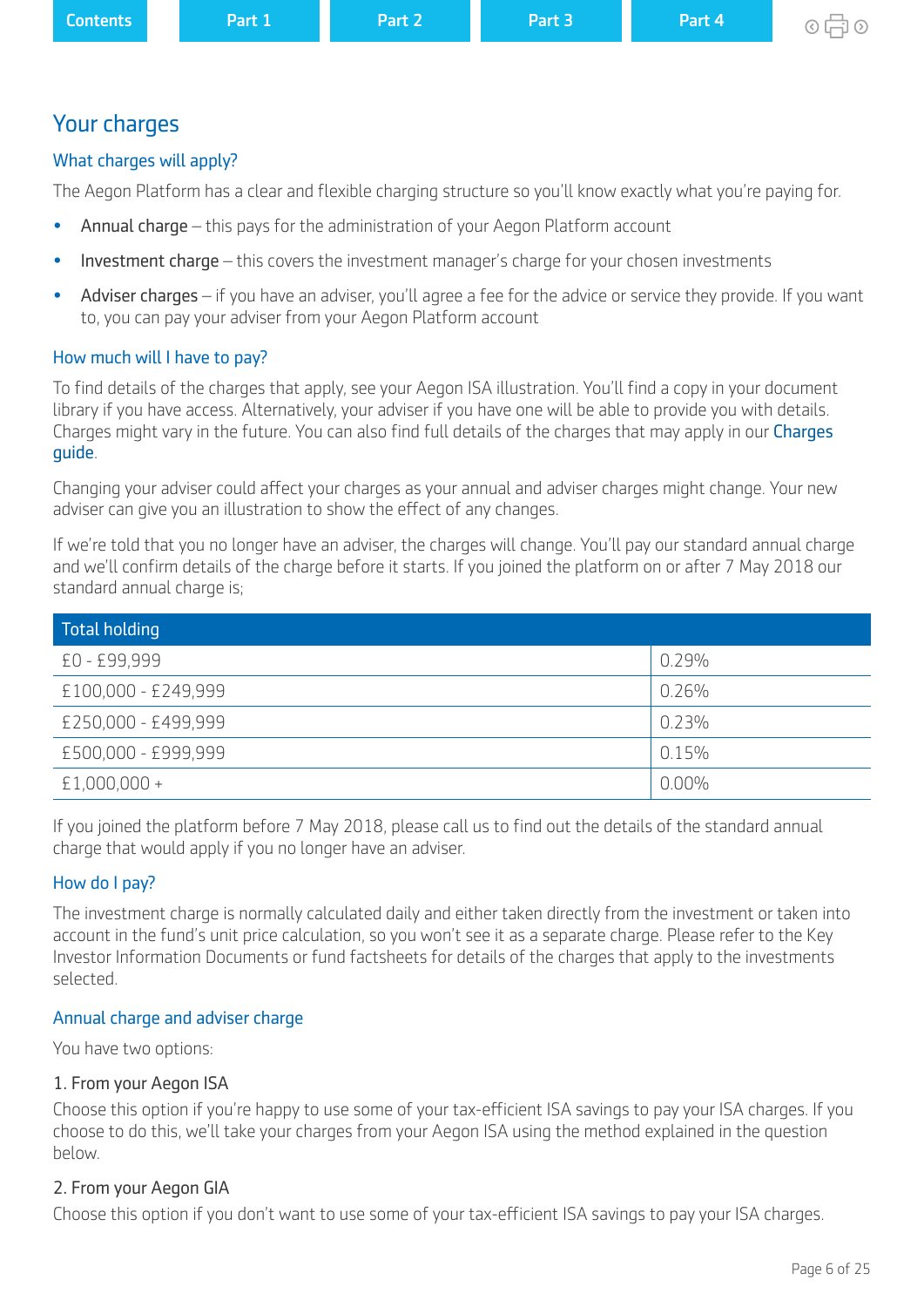<span id="page-6-0"></span>

| <b>Contents</b> | <b>\Part 1\</b> | Part 2 | Part 3 | Part 4 |
|-----------------|-----------------|--------|--------|--------|
|                 |                 |        |        |        |

To do this, the Aegon GIA must be in your name only and must also be registered under the same service profle as the Aegon ISA. (Service profile is a product grouping that groups all your Aegon Platform products together.) If you choose to do this, we'll take your Aegon ISA charges from your Aegon GIA using the method explained below. Please note that there's a charge for any cash balances held in the Aegon GIA.

## How do we collect charges?

This depends on the option selected above, as well the value of your investments and cash balance.

# If you choose to pay charges from your Aegon ISA

We'll use the following method:

## 1. If you have enough available cash in the Aegon ISA's cash facility to cover a charge

We'll use the available cash from the Aegon ISA's cash facility to pay the full charge.

## 2. If you don't have enough available cash in the Aegon ISA cash facility

If there isn't enough money in your cash facility, we'll automatically take any available cash, then sell from the highest value investment available to the smallest until we have enough to cover the remaining charge due.

If you don't want to pay charges with the highest value investment available, you can tell us what fund you want us to sell from to raise cash to pay your charges.

If the value of your chosen investment is too low to cover a particular charge, we'll use the remaining value available of that investment, then sell from the highest value investment available to the smallest to cover the charge.

# If you choose to pay charges from your Aegon GIA

We'll use the following method if you choose to pay your Aegon ISA's charges from your Aegon GIA:

- If your GIA has enough available cash in the cash facility to cover charges We use the available cash from the Aegon GIA's cash facility to pay charges.
- If your GIA has some available cash and/or enough investments to cover a charge

We follow the process detailed at point two directly above. If we have to sell investments from your Aegon GIA to pay charges this could create a Capital Gains Tax liability depending on your personal circumstances. See the [Tax](#page-21-0) section for more information.

**•** If you don't have enough available cash and investments in the Aegon GIA to cover charges We'll re-direct charges back to your Aegon ISA and deduct from that product.

# How do I tell you to pay Aegon ISA charges from my Aegon GIA?

If you want to do this, please contact your adviser if you have one, or complete a Change to product details [form](https://intermediary.aegon.co.uk/content/dam/common/documents/change-to-product-details-ap-aegon-platform.pdf).

Please remember that you'll need to keep the cash facility of your Aegon GIA regularly topped up to cover the charges due.

# Other important information

# How to contact us

If you've any questions about your product at any time you should contact your adviser in the first instance. You can also phone, write to us, or visit our support and contact pages at aegon.co.uk/support

**Post: Aegon Cofunds Administration. Sunderland SR43 4DN** 

 $\infty$  Call us on: 03456 044 001 (call charges will vary), Monday to Friday, 9am to 5.30pm.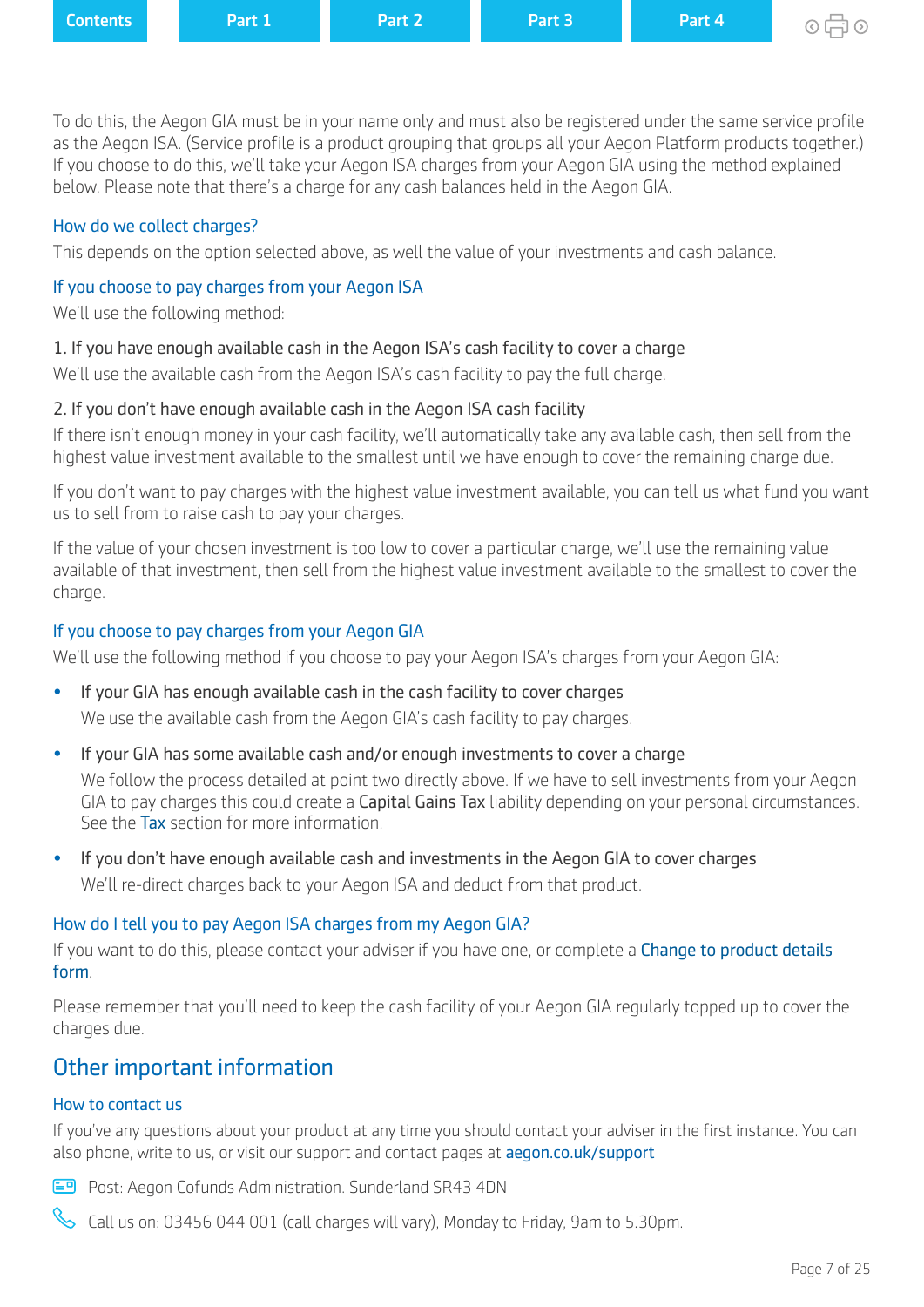<span id="page-7-0"></span>

| <b>Contents</b> | <b>Part 1</b> | Part 2 | Part 3 | <b>Part 4</b> | ⊙中⊙ |
|-----------------|---------------|--------|--------|---------------|-----|
|-----------------|---------------|--------|--------|---------------|-----|

If your personal circumstances mean you need any additional support, or if you'd like a large print, Braille or audio CD version of this document, please call us on the number above or visit aegon.co.uk/support

## How do I make a complaint?

We hope you never have cause to complain, but if you do, you can contact us.

- Phone: call our helpdesk on 03456 044 001. Calls may be recorded and monitored. Call charges will vary.
- Post: you can write to us at Complaints Department, Aegon Cofunds Administration, Sunderland SR43 4DN.

You can also read our **[complaints procedure](https://customerdashboard.aegon.co.uk/content/dam/common/documents/our-complaints-procedure.pdf)** for full details. A printed version of our complaints procedure is available on request. See our 'How to contact us' section above.

If you're not satisfied with our response, you can then raise the issue with:

The Financial Ombudsman Service



Phone: 0800 023 4567

Website: www.financial-ombudsman.org.uk

Making a complaint to Aegon or referring it to the Financial Ombudsman Service won't afect your legal rights. If your complaint relates to an investment, you should speak to your adviser or the investment manager in question.

### Is my product covered by the Financial Services Compensation Scheme?

You may be able to seek compensation from the Financial Services Compensation Scheme for up to £85,000 if we can't meet our obligations (for example, if we were to become insolvent or unable to meet the claims against us). See our [Aegon Platform Investor Protection guide](https://www.aegon.co.uk/content/dam/ukpaw/documents/investor-protection-through-aegon-retirement-choices-and-one-retirement.pdf) for more information.

You can get more information about compensation arrangements from the Financial Services Compensation Scheme by calling them on 0800 678 1100 or 020 7741 4100. You can also go direct to [fscs.org.uk](http://fscs.org.uk) Full details are also available from your adviser if you have one.

#### Are there any risks?

Platform risk: As you're investing through a platform there's a risk that an investment manager's systems and ours may show that you hold difering amounts while transactions are being processed. If the systems weren't aligned and Aegon went out of business at the same time, you may not get back the full value of your investment.

#### Investment risk:

- The value of investments, and any income taken from them, can fall as well as rise and you may get back less than you invest. In addition, there's the potential for reduction in the value of your investment as a result of taking charges or selling investments for withdrawals.
- There are specific risks relating to the funds you can invest in. Investment risks can be found in the relevant Key Investor Information Document or fund factsheet.

#### Terms and conditions

This key information document gives you the key features of the Aegon ISA and Aegon GIA products. It doesn't include all the definitions, exclusions and terms and conditions. You can find full details of the products in the Aegon Platform [terms and conditions](https://customerdashboard.aegon.co.uk/content/dam/documents/aegon-platform-terms-and-conditions.pdf). We supply a copy of the Aegon Platform terms and conditions when you open your Aegon ISA with us. These documents are saved in your online document library, which you can view, if you have access, by signing in to your account. Or for the most up to date copy please visit our [website](https://www.cofunds.aegon.co.uk/index.html) or [contact us](https://customerdashboard.aegon.co.uk/content/help-and-support.html?tab=customer-services).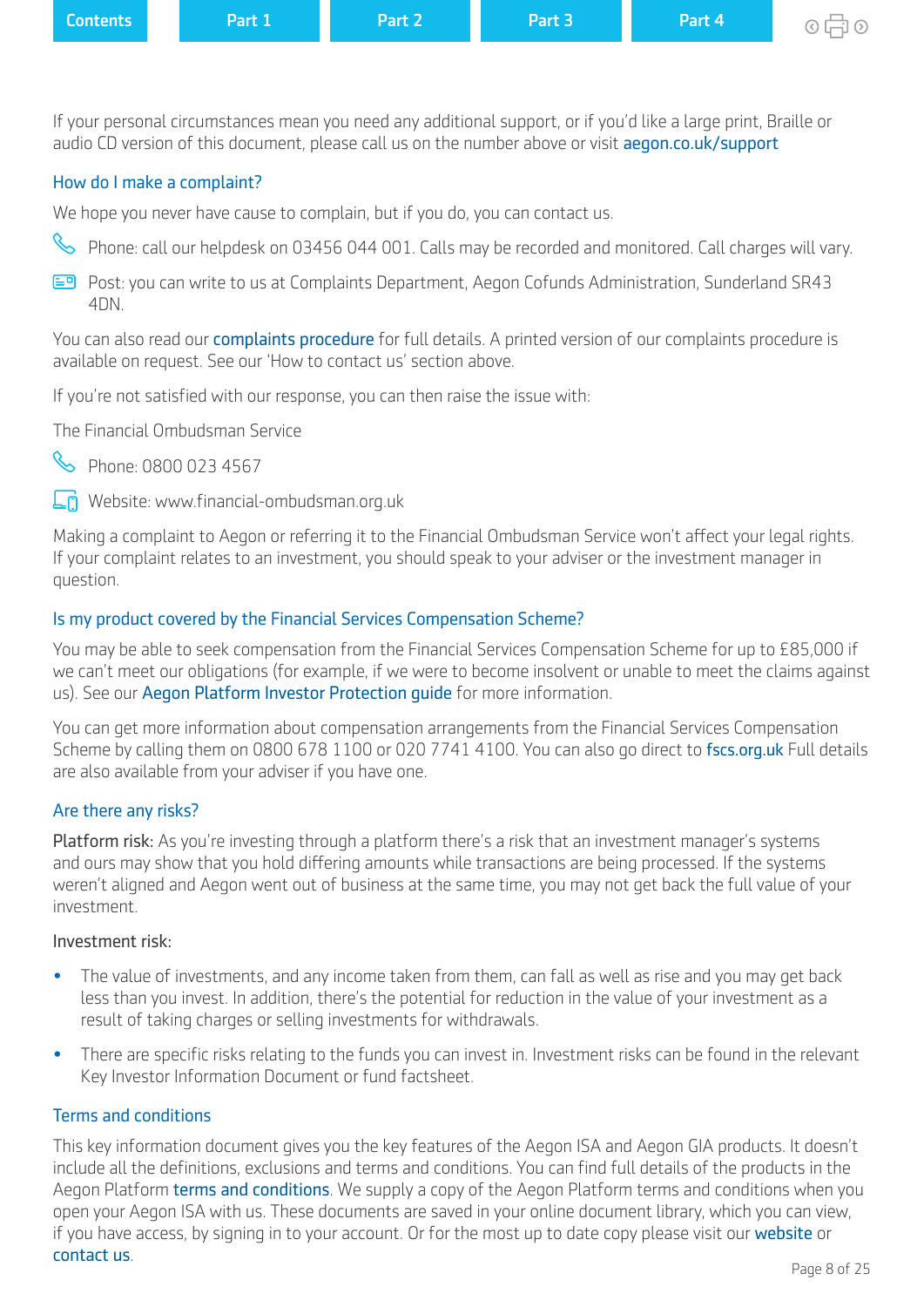| <b>Contents</b> |  | Part 1 | Part 2 | Part 3 | Part 4 | $\circ$ 月 $\circ$ |
|-----------------|--|--------|--------|--------|--------|-------------------|
|-----------------|--|--------|--------|--------|--------|-------------------|

We have the right to make changes to the Aegon Platform terms and conditions in certain circumstances. If this happens, we'll write to you and explain the changes.

#### How Aegon supports advisers

We provide intermediary firms and advisers with additional benefits that are designed to enhance the quality of their service to you. These benefits may include some or all of the following: training, software, seminars and marketing materials. Further details of any benefits received from us are available on request from your intermediary firm/adviser.

#### How do we pay our employees

We pay our employees a base salary and, dependent on their role, a yearly bonus. The bonus paid is based on meeting a number of targets set at the beginning of the year. These include the level of profit the company makes from new and existing business. It is also dependent on non-fnancial targets, such as the quality of service we provide.

#### Client categorisation

There are various categories of client set out in the financial regulations. If you buy one of the Aegon products referred to in this document, we'll treat you as a 'retail client'. Being a retail client gives you the greatest level of protection under the regulations and makes sure you get full information about any products you buy.

If, under the regulations, you're a professional client or eligible counterparty, we'll still treat you as a retail client although this wouldn't necessarily mean that you'd be eligible to refer any complaints to the Financial Ombudsman Service or to make a claim under the Financial Services Compensation Scheme.

### Conficts of interest

During the life of your investment conficts of interest may arise between you and us, our employees, our associated companies or our representatives. A confict of interest is where our duties to you as a customer may confict with what's best for us. To ensure we treat customers consistently and fairly Aegon maintains a [Conflicts of interest policy](https://www.aegon.co.uk/content/dam/ukpaw/documents/conflicts-of-interest-policy.pdf) in on how to identify and manage these conficts.

### Aegon UK Retail Order Execution Policy

Aegon maintains an Aegon UK Retail [Order Execution Policy](https://www.aegon.co.uk/content/dam/ukpaw/documents/order-execution-policy-arc-or.pdf) in accordance with all FCA Conduct of Business rules. You should read this document before investing as it tells you how we deal with investment instructions.

#### Law and language

All correspondence will be made in English. All communications from us will normally be by letter or telephone. The law of England and Wales will apply to any legal dispute and the courts of England and Wales shall have exclusive jurisdiction to settle any such dispute. Full details of the legally binding contract between you and Aegon is contained or referred to in the [Aegon Platform terms and conditions](https://intermediary.aegon.co.uk/content/dam/common/documents/aegon-platform-terms-and-conditions.pdf).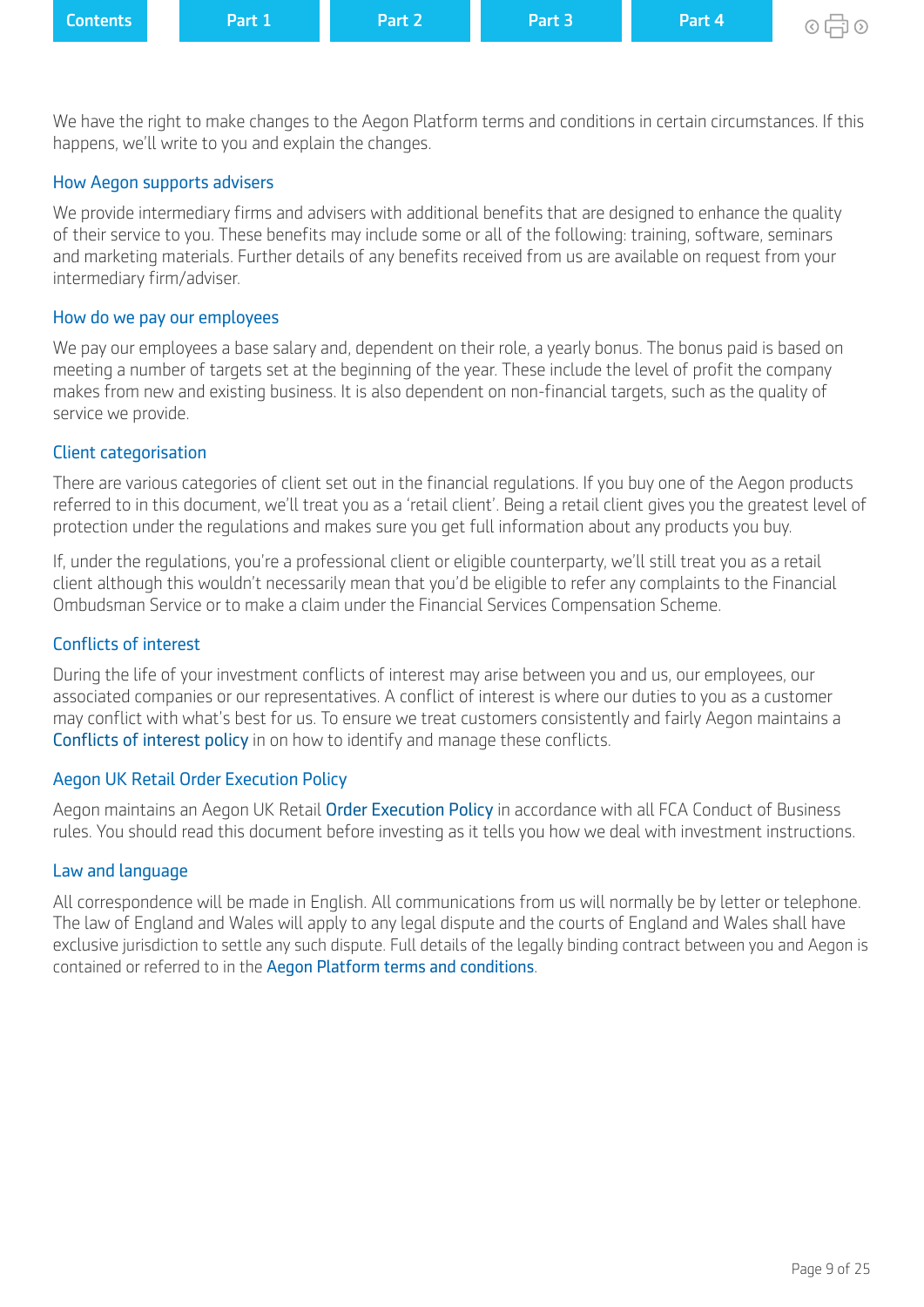

# <span id="page-9-0"></span>Part 2 | Key features of the Aegon ISA

# Provided by Cofunds Limited

The Financial Conduct Authority is a financial services regulator. It requires us, Aegon, to give you this important information to help you decide whether the Aegon ISA is right for you. You should read this document carefully so that you understand what you're buying, and then keep it safe for future reference.

This document is important as it governs your rights as an investor.

If you're unsure about any of the information provided, or have any questions, please speak to your adviser if you have one, or contact us.

### Its aim

- The Aegon ISA is a Stocks and Shares ISA, enabling you to hold funds in a tax-efficient way to provide the potential for capital growth and income over the medium to long term.
- Within the Aegon ISA, you can invest in the wide range of investments available on the Aegon platform.

## Your commitment

You're committing to:

- Making payments within the annual ISA allowance set by the government, or transferring an ISA from another provider, or both.
- Regularly reviewing your Aegon ISA with your adviser if you have one. This will let you check that you're on track to achieve your expected goals.
- Making sure there's enough cash in your cash facility to cover any income withdrawals and all your charges if you're paying them from your Aegon ISA.

You can keep your investment for as long as you want but you should consider it as a medium to long-term investment. You should be prepared to invest for at least five years, ideally longer.

### Risks

The value of your investment and the income from it can go down as well as up. You may get back less than you invest.

The tax treatment of ISAs may change so that investing in funds through the Aegon ISA is no longer a tax efficient option.

For risks specific to each fund, please see the relevant fund specific information, including fund Key Investor Information Documents, factsheets or fund prospectuses. You can find copies of the documents by logging into your online dashboard if you have access, and viewing it in the document library. Please contact us, or your adviser for copies if you don't have access.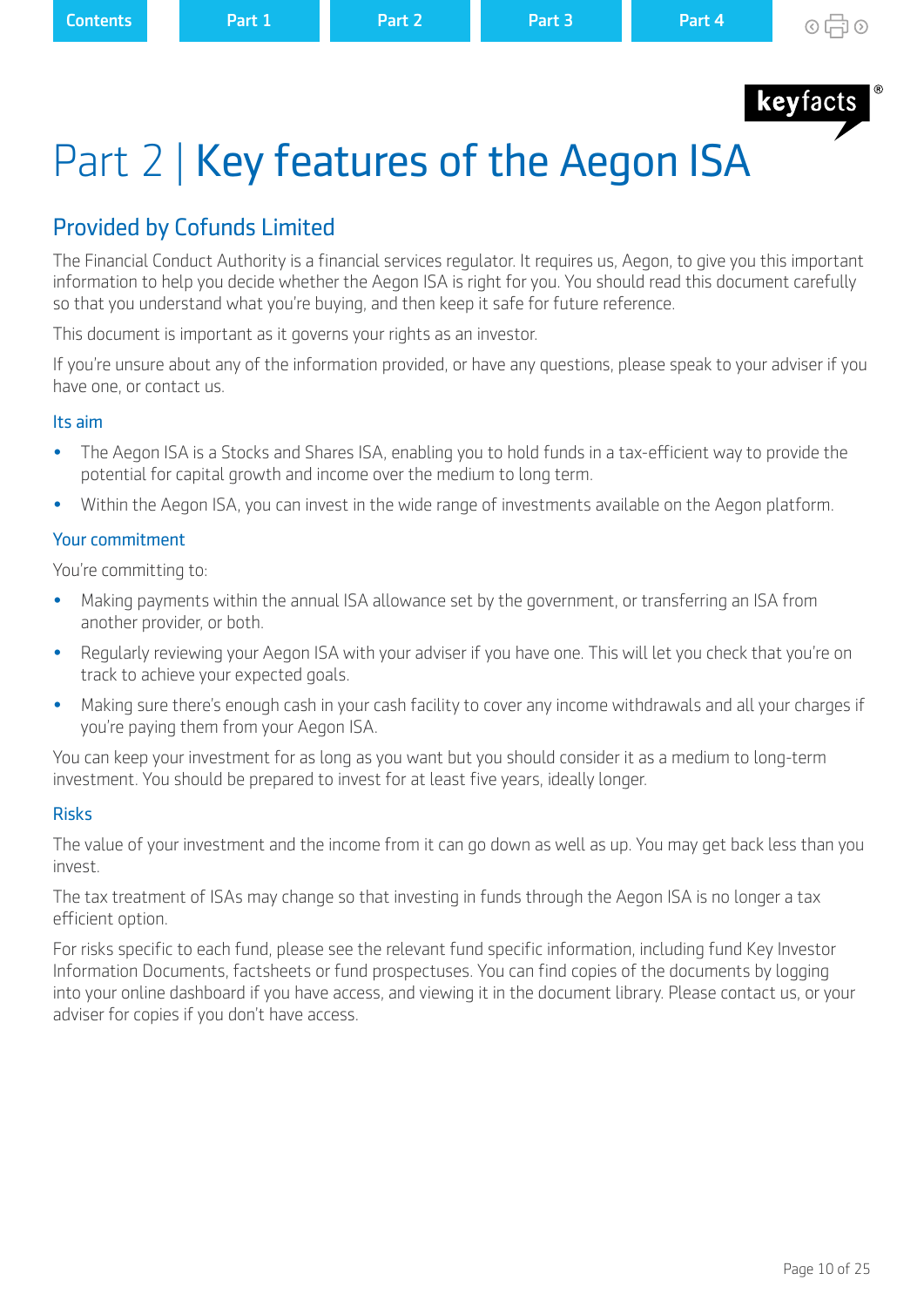<span id="page-10-0"></span>

| <b>Contents</b> | Part 1 | Part 2 | Part 3 | Part 4 | ര — ച |
|-----------------|--------|--------|--------|--------|-------|
|                 |        |        |        |        |       |

## Questions and answers

| Index – use these links to navigate this section.               |    |  |  |
|-----------------------------------------------------------------|----|--|--|
| Understanding and opening your product<br>$\bullet$             | 11 |  |  |
| Managing your investments<br>$\bullet$                          | 14 |  |  |
| <b>Withdrawals</b>                                              | 15 |  |  |
| What happens to your Aegon ISA savings after death<br>$\bullet$ | 16 |  |  |
| Other important information<br>۰                                | 16 |  |  |

## Understanding and opening your product

## What type of ISA is an Aegon ISA?

The Aegon ISA is a Stocks and Shares ISA.

Stocks and Shares ISAs invest in a wide range of stock market-based investments.

For risks relating to stock market-based investments, please see the relevant Key Investor Information Documents or fund factsheets. If you don't have online access, please ask your adviser for a copy, or contact us.

### Is the Aegon ISA a flexible ISA?

The flexible ISA subscription rules introduced on 6 April 2016 don't apply to the Aegon ISA. This means if you make a withdrawal from this ISA you won't be able to replace it without it counting against your annual ISA allowance. But if you have any unused allowance for the current tax year, you can still make more payments to your ISA.

### What are the tax benefits of the Aegon ISA?

The tax benefits of the Aegon ISA are that:

- You have no personal liability to income or capital gains tax on any income and growth generated by your Aegon ISA. There's also no requirement to declare ISA income or gains on your tax return.
- Any interest earned from the cash held within the Aegon ISA cash facility is also tax free.
- Rebates (which is a payment back to you of some of the cost of investing into a fund) are not subject to tax if they are held in an ISA.

You should be aware that:

- If the tax treatment of ISAs changes in future, investing through the Aegon ISA may no longer be a tax-efficient option.
- The tax benefts depend on your individual circumstances.
- Any losses made in an ISA can't be set against gains elsewhere in your Aegon Platform account for tax purposes.
- **ISAs don't offer protection from inheritance tax.**

Please speak to your adviser, if you have one, for further information on tax.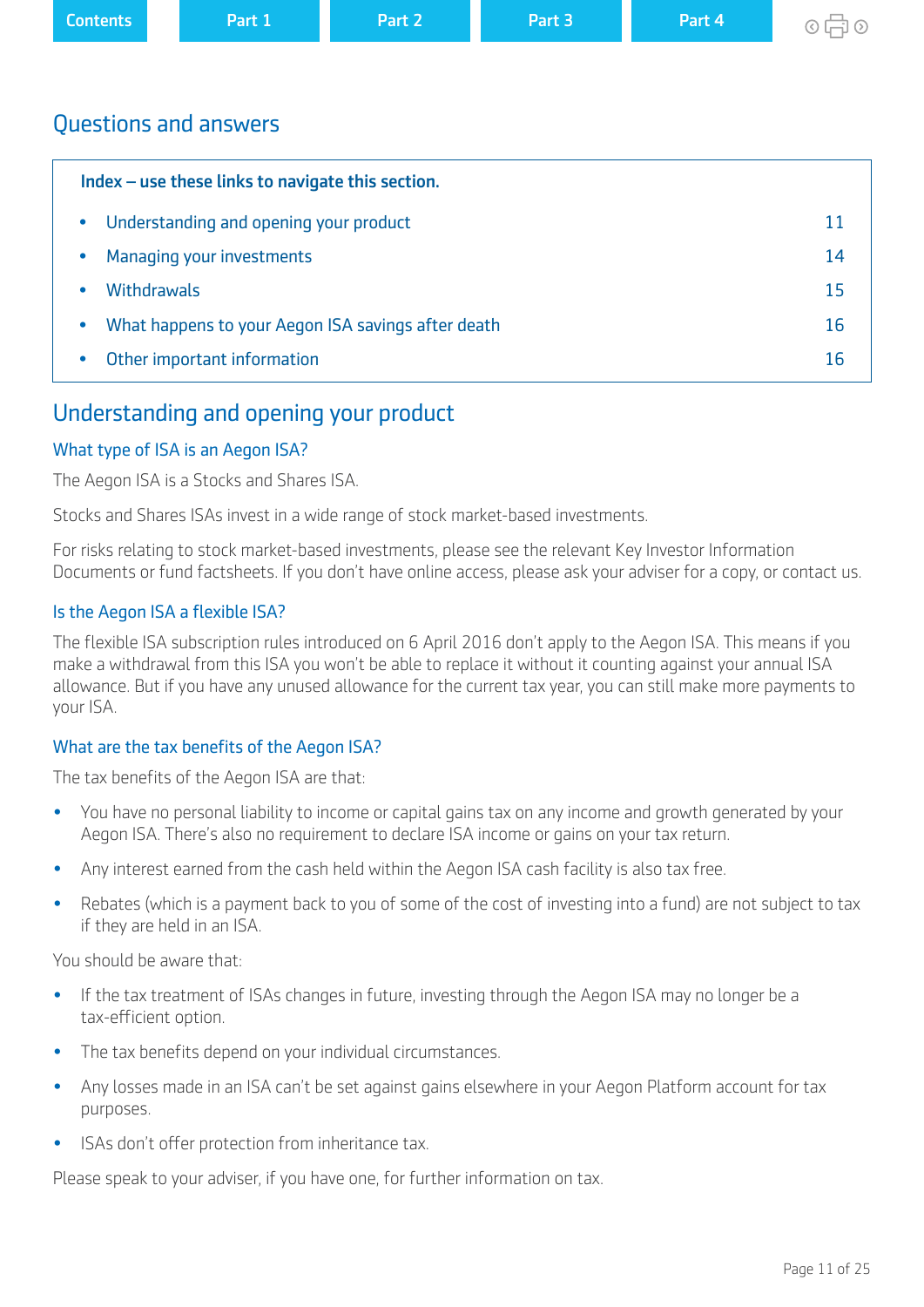| <b>Contents</b>       | Part 1 | Part 2 | Part 3 | Part 4 | $\circ$ 中 $\circ$ |
|-----------------------|--------|--------|--------|--------|-------------------|
|                       |        |        |        |        |                   |
| What are the charges? |        |        |        |        |                   |

For information on your specific charges please refer to your illustration and the charges quide.

## Who can invest into an Aegon ISA?

To invest in an Aegon ISA you:

- Must be aged 18 or over.
- Must be resident in the UK for tax purposes, unless you're currently a Crown employee working overseas, their spouse, or registered civil partner.

In addition you:

- Can't apply if you're a US citizen or US tax payer.
- Must not invest more than the current annual ISA allowance, see below for details.
- May not subscribe to more than one Stocks and Shares ISA in the same tax year.

### Can ISAs be held jointly?

No, ISAs can only be held in a single name.

### How much can I pay into ISAs each tax year?

It's possible to pay up to the annual ISA allowance into an ISA each tax year. The ISA allowance for the current tax year is £20,000. For example you could choose to pay in:

- The full £20,000 to a stocks and shares ISA and nothing to any other type of ISA.
- £5,000 to a cash ISA, £15,000 to a stocks and shares ISA and nothing to any other type of ISA.
- A combination of amounts amongst the diferent ISA types up to the annual ISA allowance of £20,000.

For the current tax year you can pay in:

| Lump sums          | Regular payments                                                                                                                             |  |
|--------------------|----------------------------------------------------------------------------------------------------------------------------------------------|--|
| From £1 to £20,000 | From £1 per month. The total of the regular<br>payments, plus any lump sums, made in a tax year<br>must not exceed the annual ISA allowance. |  |

If you choose to pay regular payments into your Aegon ISA, the total amount paid in must not exceed the annual ISA allowance detailed above.

Please note: The Aegon ISA doesn't currently support 'flexible ISA' withdrawals. This doesn't mean you have any less ability to withdraw money when you want, however, any money withdrawn can't be added back in without it counting towards your remaining annual ISA allowance.

Transferring money from an ISA from a previous tax year doesn't count towards your annual ISA allowance for the current tax year, however, a transfer of any current year's subscription does count.

For full information on your annual ISA allowance visit [hmrc.gov.uk/individual-savings-accounts](https://www.gov.uk/individual-savings-accounts)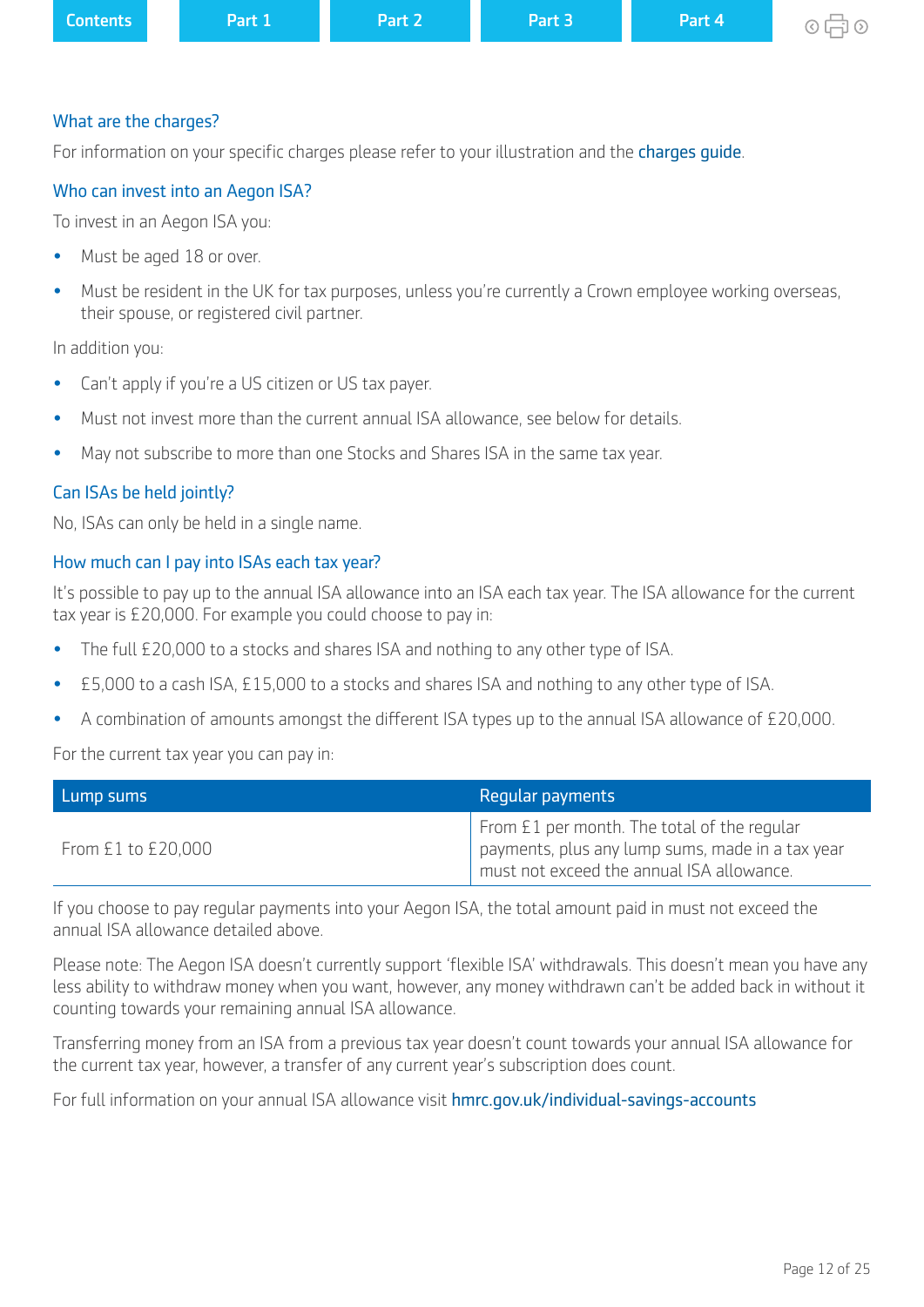| <b>Contents</b> | Part 1 | Part 2 | Part 3 | Part 4 | ⊙中の |
|-----------------|--------|--------|--------|--------|-----|
|                 |        |        |        |        |     |

### What are the options for paying money into my Aegon ISA?

| Method                                 | Regular payments                                         | Single payments                   | Transfer payments  |
|----------------------------------------|----------------------------------------------------------|-----------------------------------|--------------------|
| Cheque                                 | $(\times)$                                               | No post-dated cheques<br>accepted |                    |
| BACS, CHAPS,<br><b>Faster Payments</b> | $(\times)$                                               |                                   |                    |
| <b>Direct Debit</b>                    | including regular<br>payments to GIA to cover<br>charges | $\left( \mathsf{x}\right)$        | $(\!\mathsf{x}\!)$ |
| <b>Debit Card</b>                      | $\left( \mathsf{x}\right)$                               |                                   | N/A                |
| Re-registration                        | N/A                                                      | N/A                               |                    |

### Is it possible to stop or change the amount of regular payments?

Yes. Regular payment amounts can be changed at any time. It's also possible to stop or to take a break from making payments whenever required, leaving your savings invested. Any payment break is likely to reduce the amount shown in your illustration you'll receive if you set up regular payments.

You should speak to your adviser, if you have one, about taking breaks from paying into the Aegon ISA.

### Can I transfer an existing ISA to the Aegon ISA?

Yes, you can transfer existing Stocks and Shares ISAs and Cash ISAs held with other ISA providers into the Aegon ISA. Aegon doesn't charge you for ISA transfers.

Please note, should you transfer from a Lifetime ISA to an Aegon ISA, the Lifetime ISA status will be lost along with any other benefits specific to that ISA. A transfer from a Lifetime ISA is treated as a withdrawal and may be subject to a withdrawal charge of 25% of the value of the amount withdrawn.

Transferring ISAs to the Aegon ISA can give you the convenience of having all your ISA investments in one account. This can make it easier to follow your investment performance and to make changes to your portfolio as required. Also, all your ISA investments will be detailed on one consolidated statement.

You can transfer ISAs set up both in previous tax years and the current tax year:

### 1. Transferring previous tax-year ISA savings

You can transfer some or all of your existing ISA savings from previous tax years to the Aegon ISA without afecting your current annual ISA allowance. You can transfer as many ISAs as you want to the Aegon ISA.

### 2. Transferring current tax-year ISA savings

Where you are transferring current year's subscriptions you must transfer 100% of those subscriptions for any type of ISA and they still count towards your current annual ISA allowance.

### Do I have to complete a new application for every tax year I pay into my ISA?

No it's a continuous application, but if you have a gap of at least one full tax year between subscriptions you'll need to complete a new declaration. You'll do this when you go through the standard pay-in process.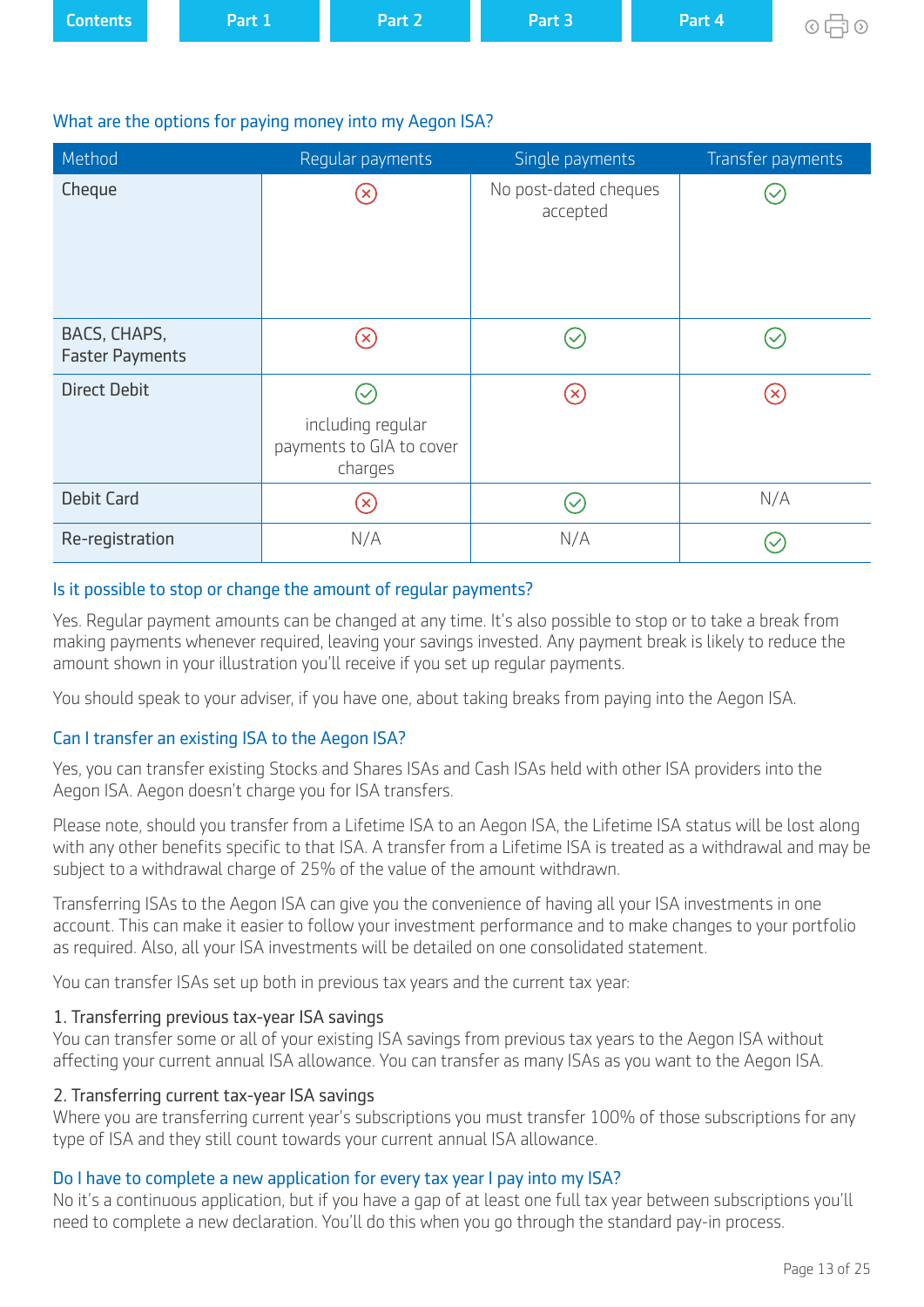# <span id="page-13-0"></span>Managing your investments

## What are my investment options?

The Aegon Platform ofers a wide range of diferent investment options, so there's lots of choice and fexibility. This lets you build an investment portfolio that has the potential to meet your financial goals. For a full overview of the investment options available please visit our website. If you have an adviser, they'll be able to help you find the right investments to meet your needs if you're unsure.

## Where are my payments and/or cash transfer payments invested?

We'll put payments and/or cash transfer payments into your cash facility, then invest them according to your instructions after taking any applicable charges. If we don't receive an investment instruction, the cash will stay in the cash facility.

## How can I monitor my investment?

You can check online to see how your Aegon ISA investments are performing if you have access. We'll also send you statements every three months showing the value of your investments. You can also contact us or your adviser.

## Can I change the investments in my Aegon ISA?

Yes, you can do this as often as you want. This is known as switching.

If you sell and buy an investment as part of the same switch request, (known as a linked trade) we'll place the instruction to buy your new fund(s) when we get confirmation of the sell price(s) of the fund(s) you're switching out of.

### Important

In certain circumstances where you have instructed a switch, the ISA's cash facility may show a negative balance for a few days until the sale proceeds have been received.

### What's rebalancing and how do I access it?

Over time the value of the diferent investments you hold will change as some investments perform better than others. This means the mix of investments you hold will drift from the original mix, and may no longer be in line with your objectives. Rebalancing moves your investments back in line with your original investment mix.

You'll need an adviser if you want to set rebalancing up. They would instruct a rebalance of your investments on an ad-hoc, quarterly or yearly basis for your Aegon ISA. We don't charge anything extra if you use this feature.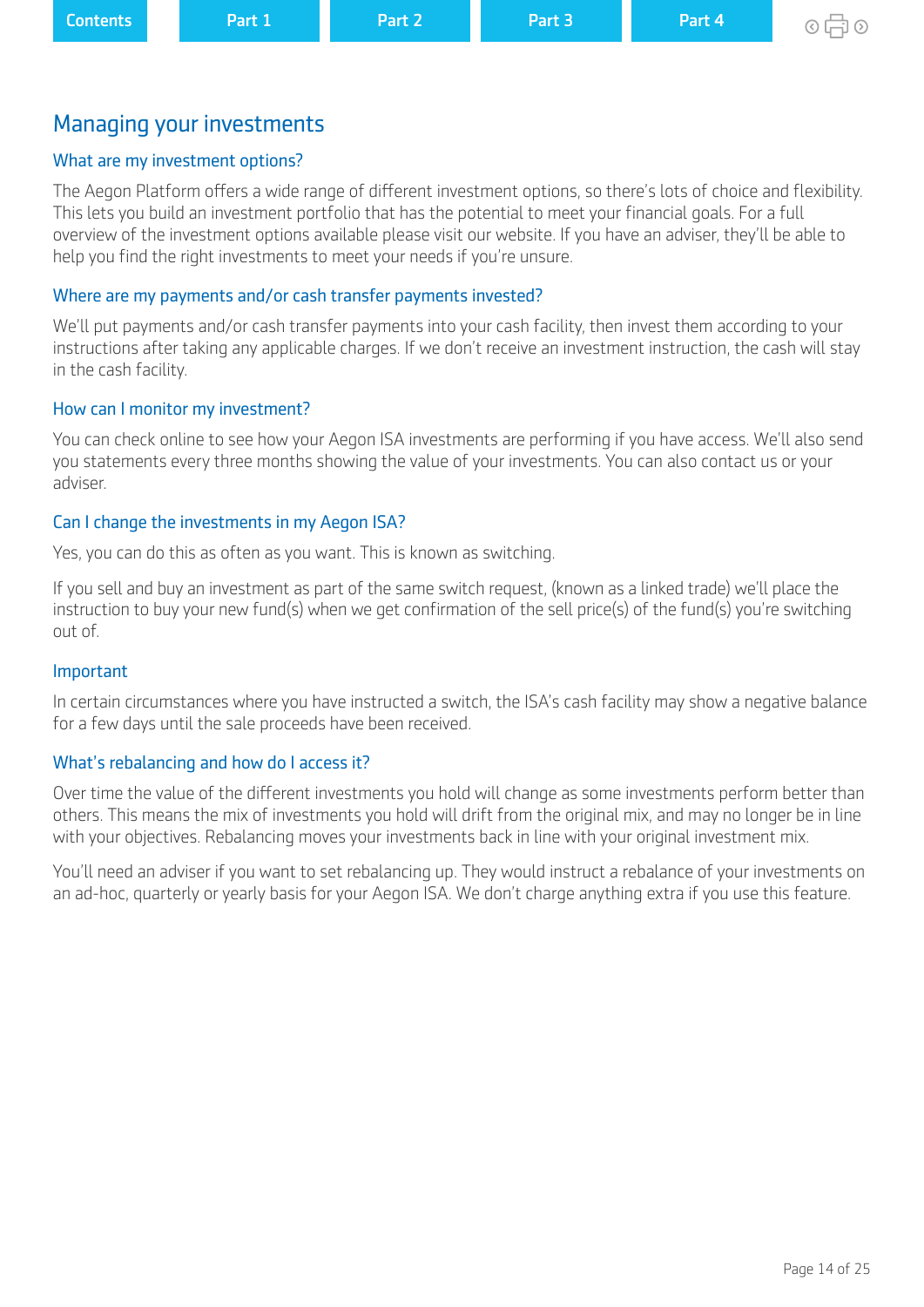<span id="page-14-0"></span>

| <b>Contents</b> | Part 1 | Part 2 | Part 3 | Part 4 | $\circ$ 中 $\circ$ |
|-----------------|--------|--------|--------|--------|-------------------|
|                 |        |        |        |        |                   |

## **Withdrawals**

## Can I withdraw money from my Aegon ISA?

Yes, you can withdraw some or all of your money whenever you want. If you make a withdrawal from your Aegon ISA you won't be able to replace it without it counting against your annual ISA allowance and if you withdraw all of your money your Aegon ISA may close. Withdrawals are available as a single payment or regular payments. Your options are shown below:

| Withdrawal type | Withdrawal type          | <b>Withdrawals</b>                                                                                                         | <b>Frequency options</b>                     |
|-----------------|--------------------------|----------------------------------------------------------------------------------------------------------------------------|----------------------------------------------|
| Regular         | A fixed monthly amount   | From £25 per payment.<br>You can set this payment to<br>increase by the Retail Prices<br>Index or by 1% to 5% per<br>year. | Monthly, quarterly, half<br>yearly or yearly |
| Single          | A single lump sum amount | Minimum £100                                                                                                               | N/A                                          |

You can choose regular withdrawal payment dates of either 9th, 18th, or 27th. This is the date we'll pay your regular withdrawal to your nominated bank account from your cash facility. It will take 3-5 additional business days to clear into your chosen bank account.

Withdrawals from an ISA are free from any income tax.

### How will you pay my withdrawals?

We'll pay the withdrawal from the cash facility of your Aegon ISA. If there isn't enough cash in the Aegon ISA cash facility to make the withdrawal payment, we'll sell down some of your investments. The process for this is the same process as outlined in the [If you choose to pay charges from your Aegon ISA](#page-6-0) section.

### What are the options for income distributions?

You have three options for the money generated as income from an investment (income distributions):

- Leave income as cash within the cash facility of your Aegon ISA. Any income left as cash in the cash facility may be used towards payment of charges or requested withdrawals.
- Reinvest income back into the same fund at the next trading point, so that it helps to grow your savings over time.
- Take as consolidated natural income (CNI) and pay into your nominated UK bank account. We combine all income distributions received to your [cash facility](#page-4-0) since your last payment and pay out a single income payment to your nominated bank account. See the [cash facility](#page-4-0) section for more information. This payment counts as a withdrawal from your Aegon ISA. We pay CNI on or around the 12th of each month. Your payment amount may vary each month as it depends on the amount and frequency diferent investment managers pay distributions from your investment(s). Please note that this option is not available if you choose to take regular withdrawals from your Aegon ISA.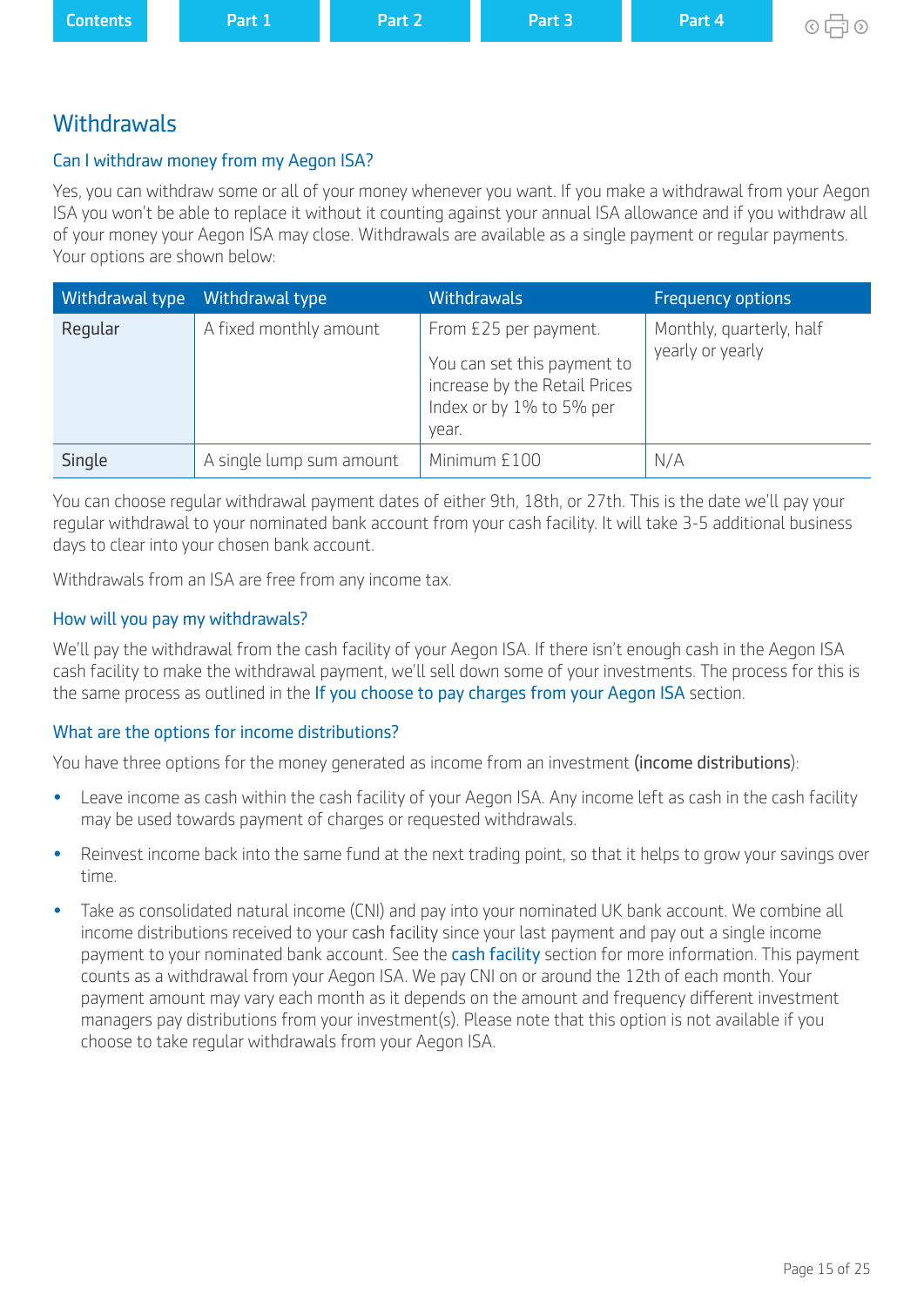# <span id="page-15-0"></span>What happens to your Aegon ISA savings after death

Your ISA won't lose its tax exempt status when you die and the value can fuctuate. Unless your ISA is closed beforehand, this will last until the administration of your estate is complete or the date three years since your death is reached, whichever is sooner.

## Additional Permitted Subscriptions

It's possible for your surviving spouse or registered civil partner to get an additional ISA allowance usually equal to the value of your ISA(s) on the date of your death. Known as an Additional Permitted Subscription or APS, this can be used on top of their usual annual ISA allowance. The additional APS allowance lasts until the later of the date three years after your date of death and the day 180 days after the administration of your estate is complete.

The maximum amount of the APS allowance will depend on whether your surviving spouse or registered civil partner starts to use the allowance during the period in which your ISA is tax exempt. If they do, their APS allowance will be the value of your ISA on the date of your death. If they start to use it after the end of your ISA's tax-exempt period, their APS allowance will be the higher of the value of your ISA at the date of your death and the value of your ISA at the end of the tax-exempt period.

Please see the Aegon Platform [terms and conditions](https://customerdashboard.aegon.co.uk/content/dam/documents/aegon-platform-terms-and-conditions.pdf) or speak to an adviser for more information on Additional Permitted Subscriptions.

# Other important information

## If I change my mind, can I cancel my Aegon ISA?

Yes, you have 30 days from the date you receive your product documents to cancel. This will be the later of:

- two days (excluding Sundays) after we post out the contract note, or
- the date you receive your confrmation of application into your document library. We'll tell you if a diferent cancellation period applies to you.

## How do I cancel?

If you want to cancel, we need to receive a signed letter instructing us that you'd like to cancel at the following address: Aegon Cofunds Administration, Sunderland SR43 4DN.

Provided you cancel within the 30-day period, subject to the conditions below, your cash and any Aegon Platform annual charge will be returned to you. We'll let you know if we've deducted an ongoing adviser charge from the cash facility and you can contact your adviser regarding this.

## Please note:

- If the value of your investment falls between the date your money was invested and the date Aegon receives your instruction to cancel, you may receive back less than you invested.
- If the value of your chosen investment rises between these two dates, you'll only receive back the amount invested.
- We pay interest on cash held in the cash facility but you'll only get back the value remaining after we account for any applicable payments detailed above.
- One-off adviser fees requested at or around the time of the original investment won't be returned to you after we take the fee to pay your adviser – please contact your adviser to arrange refund of one-of fees.

Before sending your money to you, Aegon may need to carry out additional security checks and ensure all payments have been cleared, which may delay payment to you.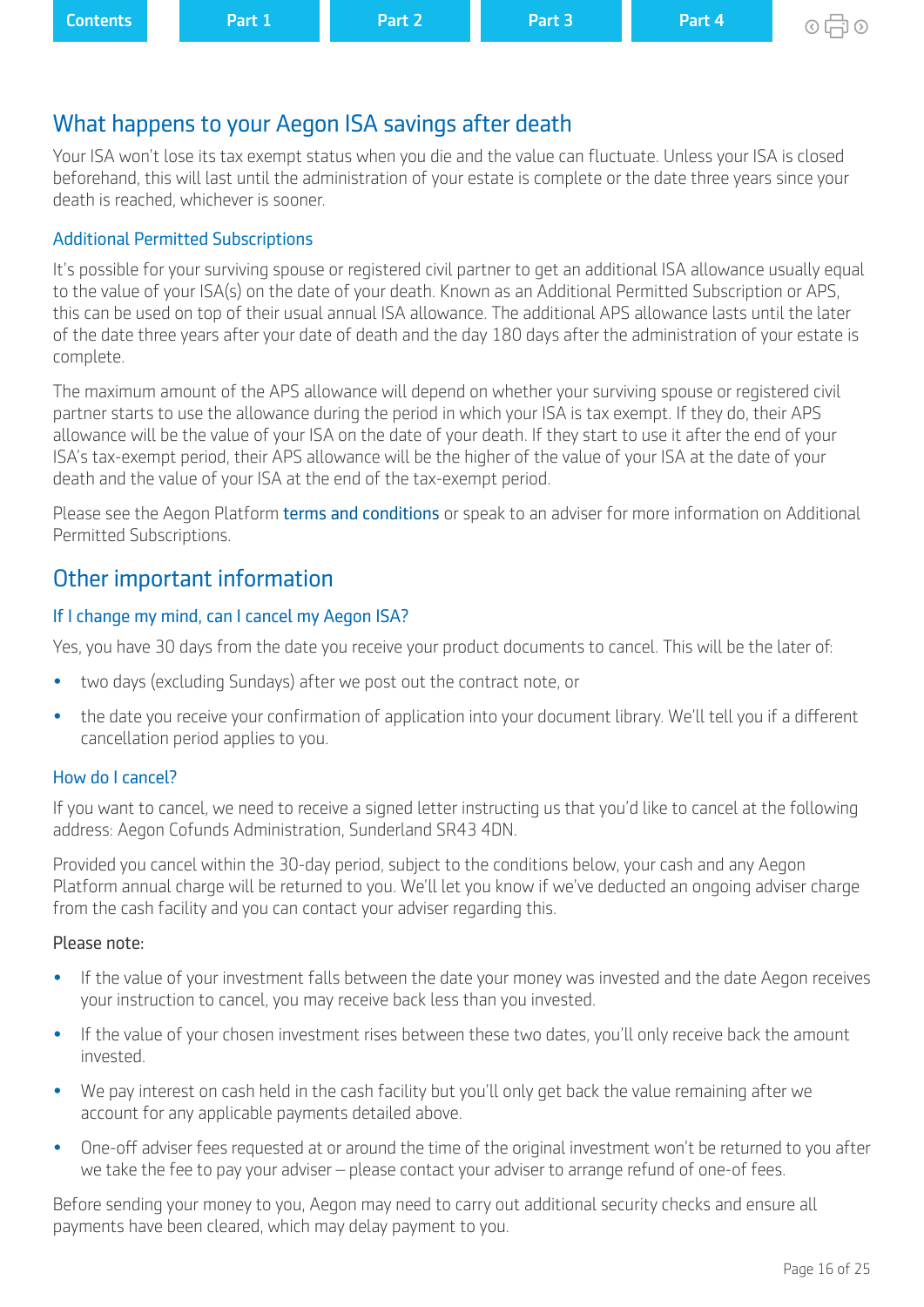| <b>Contents</b><br>Part 3<br>Part 2<br>Part 4<br><b>Part 1</b><br>$\circ$ $\Box$ $\circ$ |
|------------------------------------------------------------------------------------------|
|------------------------------------------------------------------------------------------|

#### After 30 days

You won't be able to cancel outside the 30-day period, and the investment will be subject to the risks detailed in this document and the KIID(s) factsheets and prospectuses for the investment(s) you've chosen to invest in.

#### Cancelling an ISA transfer

The 30-day period also applies to ISA transfer requests. Provided you cancel within the 30-day period, you may choose to transfer the ISA back to your previous ISA manager (if they are willing to accept it), or transfer to another ISA manager.

#### **Complaints**

If you want to complain about any aspects of the service you've received, please refer to the How do I make a [complaint](#page-7-0) section.

Making a complaint to Aegon, or the Financial Ombudsman Service won't affect your legal rights.

#### Can I get compensation from the Financial Services Compensation Scheme?

Your investment is protected in accordance with FCA regulations. If we become insolvent, you may be entitled to compensation under the Financial Services Compensation Scheme. Most types of investment business are covered for 100% of the first £85,000 for each investors claim, so the maximum compensation is £85,000. During the course of your investment, cash may be held with a Banking third party on our behalf. If we become insolvent, your cash is protected in accordance with the FCA's client money regulations. If the Banking third party becomes insolvent, you may be entitled to compensation under the Financial Services Compensation Scheme.

Cash accounts are covered for 100% of the first £85,000 of each customers claim with each deposit taking institution. Full details are defined in our Aegon Platform Investor Protection quide. If you don't have online access, please ask your adviser for a copy if you have one or contact us. You can also find more information about compensation arrangements from the Financial Services Compensation Scheme by calling them on 0207 7414100 or visiting [fscs.org.uk](http://www.fscs.org.uk)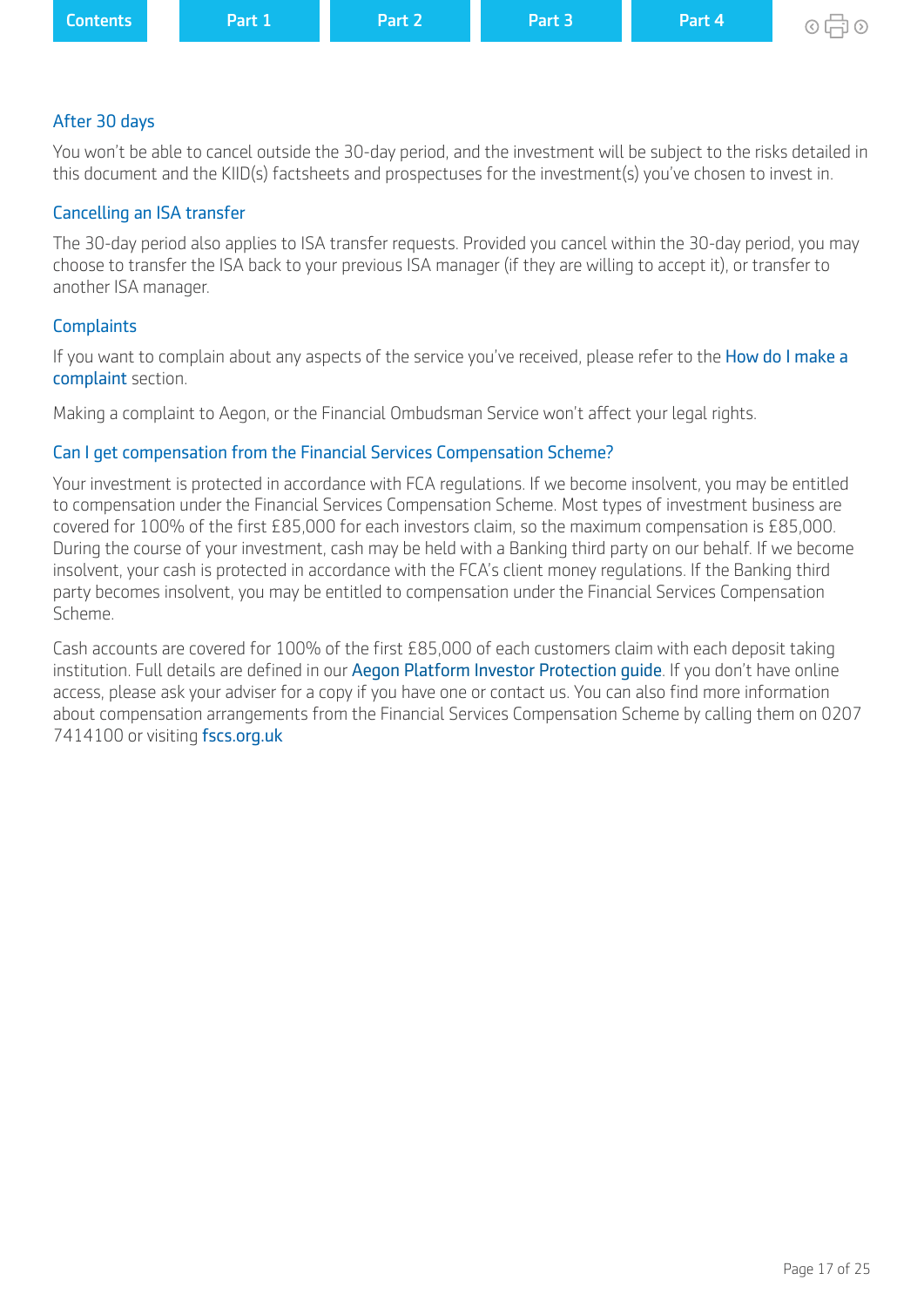# <span id="page-17-0"></span>Part 3 | Key features of the Aegon General Investment Account (GIA)

# Provided by Cofunds Limited

The Financial Conduct Authority is a financial services regulator. It requires us, Aegon, to give you this important information to help you decide whether the Aegon GIA is right for you. You should read this document carefully so that you understand what you're buying, and then keep it safe for future reference.

This document is important as it governs your rights as an investor.

If you're unsure about any of the information provided, or have any questions, please speak to your adviser if you have one, or contact us.

#### Its aim

To provide you with an account where you can:

- Use it to pay your Aegon ISA fees and charges to avoid charges eating into your tax-efficient ISA savings.
- Invest directly into a wide range of investments.

#### Your commitment

This will depend on how you choose to use your Aegon Platform account. There are two options:

- 1. If at any point you choose to use your Aegon GIA product for paying your Aegon ISA fees and charges, you commit to:
- Making sure there's enough cash paid into your cash facility to cover the charges due to be taken from your Aegon GIA. Please see the questions and answers section below for full details of how this works.
- 2. If at any point you choose to use your Aegon GIA product for investing, you commit to:
- Making sure there's enough cash in your cash facility to cover all your charges and any withdrawals.
- Regularly reviewing your Aegon GIA with your adviser if you have one, to check that you're on track to achieve your expected goals. You can keep your investment for as long as you want, but you should consider it as a medium to long-term investment. You should be prepared to invest for at least five years, ideally longer.
- Making payments within the minimum amounts shown below (there is no maximum amount). Some assets might have their own minimum investment amount. For details of the minimum investment amounts, speak to an adviser or refer to the fund Key Investor Information Document.

| Type of investment             | Minimum amount* |
|--------------------------------|-----------------|
| Initial investment amount      | f1              |
| Reqular investment amount      | $£1$ a month    |
| Additional lump sum investment | £1              |
| Transfer                       | $\mathsf{F}$ .  |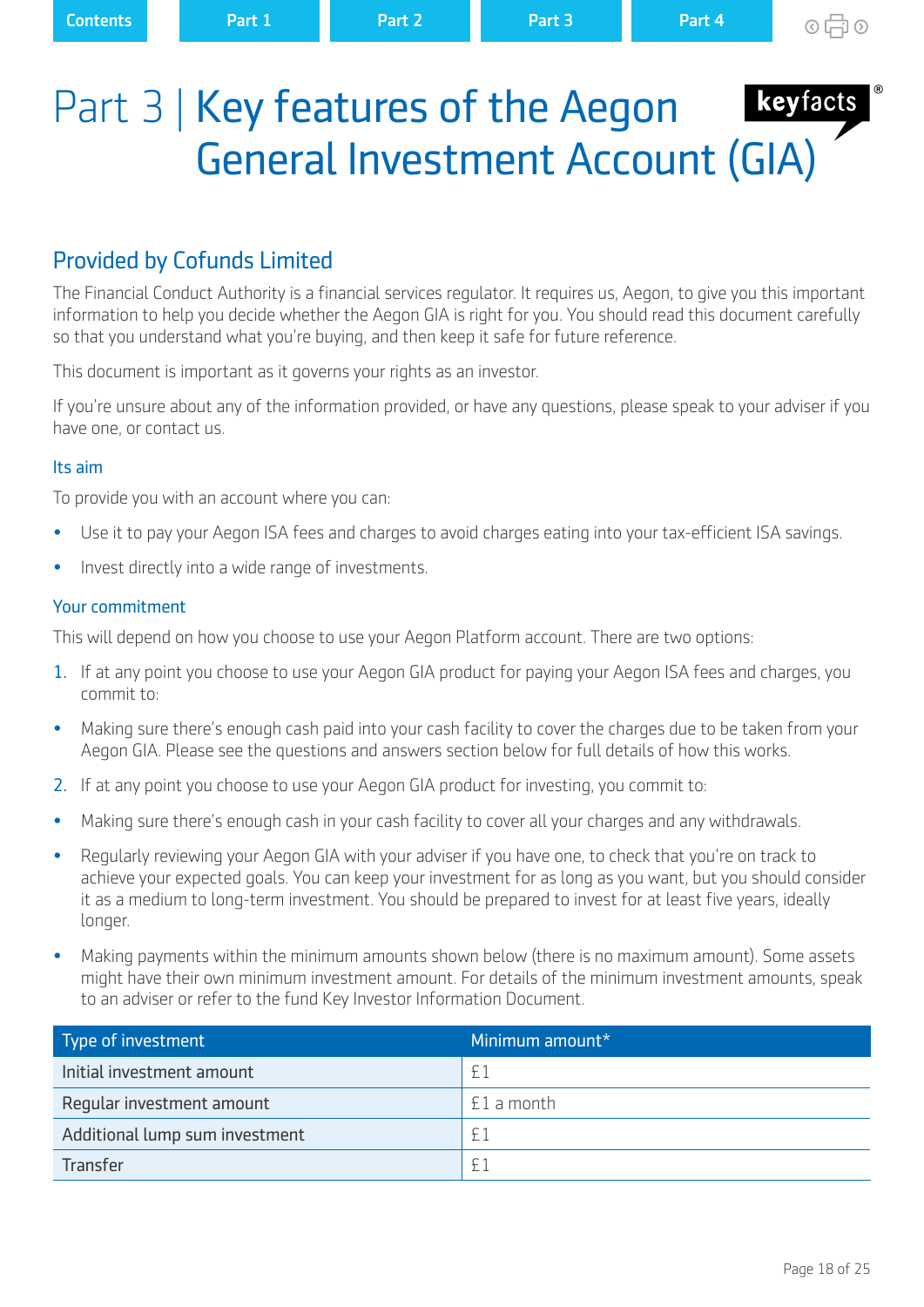<span id="page-18-0"></span>

| <b>Contents</b> | Part 1 | Part 2 | Part 3 | Part 4 |
|-----------------|--------|--------|--------|--------|
|                 |        |        |        |        |

## Risks

If you use your Aegon GIA for investment purposes, your main risk is that the value of your investments, and any income you take from it can fall as well as rise, isn't guaranteed and you could get back less than you invest.

For risks specific to each fund, please see the relevant fund-specific information, including Fund Key Investor Information Documents, factsheets or fund prospectuses. You can find copies of the documents by logging into your online dashboard if you have access, and viewing it in the document library. Please [contact us](https://www.aegon.co.uk/support.html), or your adviser for copies if you don't have access.

We may have to sell some of your Aegon GIA investments, if you have any, to cover any charges due from your Aegon GIA if you don't have enough cash in your cash facility. If we have to sell investments this could create a Capital Gains

## Questions and answers

| Index - use these links to navigate this section.   |    |  |  |  |  |
|-----------------------------------------------------|----|--|--|--|--|
| Understanding and opening your product<br>$\bullet$ | 19 |  |  |  |  |
| Managing your investments<br>$\bullet$              | 20 |  |  |  |  |
| <b>Withdrawals</b>                                  | 21 |  |  |  |  |
| Тах                                                 | 22 |  |  |  |  |
| Other important information                         | 23 |  |  |  |  |

Tax liability depending on your personal circumstances. Please see the questions and answers section below for full details.

# Understanding and opening your product

## What are the main features of investing in the Aegon GIA?

The Aegon GIA is a general purpose investment account that lets you hold a wide variety of investments. Unlike an ISA it doesn't offer any tax advantages. It can also be used to pay charges related to your Aegon ISA. See the [charges](#page-5-0) section for more information.

- You can invest single and/or regular payments and transfer in from another GIA provider.
- You're not usually subject to restrictions on when you can access your money.
- It also incorporates a cash facility.

Please note that if you don't use your Aegon GIA product for investing or paying your ISA fees no commitments will apply. You can find out more about the Aegon GIA on our [website](https://www.cofunds.aegon.co.uk/ukcpw/intermediary.html).

## Can I transfer my GIA(s) from another GIA provider?

Yes. We'll accept transfers into and away from us and we won't charge you for this. However, the other GIA provider may charge or may not accept such transfers. You may also be charged for re-registering your investments in the name of a new provider.

## Can I open another Aegon GIA?

Yes, you can open as many Aegon GIAs as you like for diferent savings purposes.

You can open an Aegon GIA yourself through your secure online service if you have an adviser and they have granted you permission to do so. Alternatively, an adviser can open an Aegon GIA on your behalf.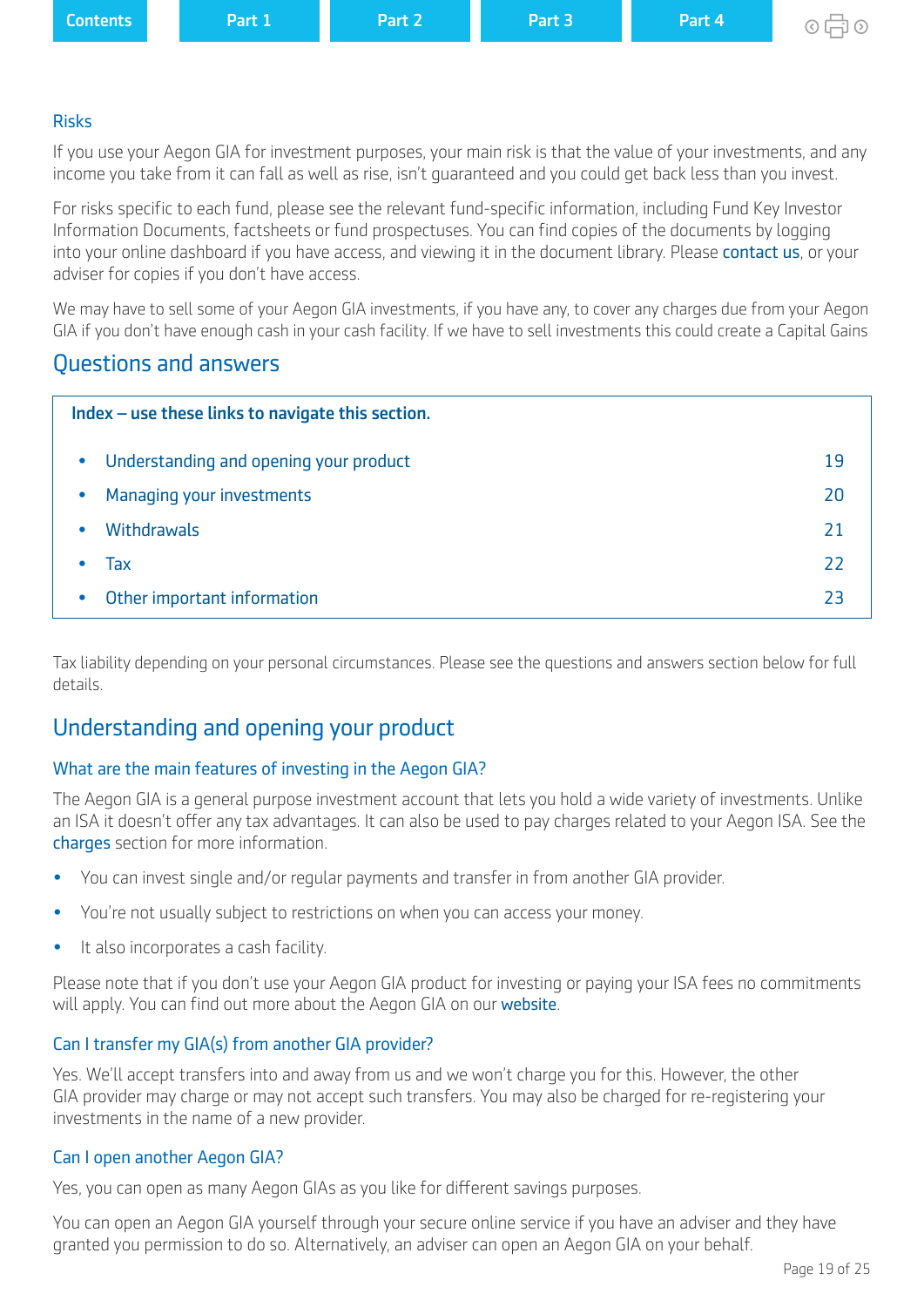<span id="page-19-0"></span>

| <b>Contents</b> | Part 1 | Part 2 | Part 3 | Part 4 | ⊙中<br>$\odot$ |
|-----------------|--------|--------|--------|--------|---------------|
|                 |        |        |        |        |               |

#### What are the charges?

For information on your specific charges please refer to your illustration and the charges quide.

#### How much can be paid into my Aegon GIA?

There is no maximum amount that you can pay into your Aegon GIA.

#### What options are available for paying money into my Aegon GIA?

| Method                                 | Regular payments                                  | Single payments                                           | <b>Transfer payments</b> |
|----------------------------------------|---------------------------------------------------|-----------------------------------------------------------|--------------------------|
| Cheque                                 | $(\!\times\!)$                                    | No post-dated<br>$\blacktriangledown$<br>cheques accepted |                          |
| BACS, CHAPS,<br><b>Faster Payments</b> | $(\mathsf{x})$                                    |                                                           |                          |
| <b>Direct Debit</b>                    | including regular<br>payments to cover<br>charges | $(\mathsf{x})$                                            |                          |
| <b>Debit Card</b>                      | $(\mathsf{x})$                                    |                                                           |                          |
| Re-registration                        | N/A                                               | N/A                                                       |                          |

#### Can I change my payments or take a break?

Yes. You can change or stop regular payments at any time within the minimum amounts. Any payment break is likely to reduce the amount shown in your illustration you'll receive if you set up regular payments.

### Can Aegon GIAs be held jointly?

Yes, up to four joint holders can hold an Aegon GIA.

## Managing your investments

### Where are my payments invested?

We'll put your payments directly into your cash facility. We'll then invest them according to your instructions. We offer a wide range of different investment options, so there's lots of choice and flexibility. If you have an adviser they'll be able to help you find the right investments to meet your needs if you're not sure.

You can set up a regular investment instruction for certain types of investment. Some transactions might need your signed approval.

You can find more information about your [investment options](https://www.aegon.co.uk/investments/customers.html ) on our factsheets and in the relevant Key investor information document(s), which can be found online, or speak to an adviser.

### Can I change what I'm invested in?

Yes, you can switch between funds and do this online.

#### Important

In certain circumstances where you have instructed a switch, the Aegon GIA cash facility may show a negative balance for a few days until the sale proceeds have been received. If you choose to change how you're invested, there can sometimes be a gap between investment managers paying the proceeds from the fund(s) you sold, and the purchase of your new fund being processed. To minimise this sort of delay, and the time your savings could be uninvested as a result, we'll use any available cash in your cash facility, then make up the diference for you to buy your new fund(s) before we receive the proceeds from the fund(s) you sold.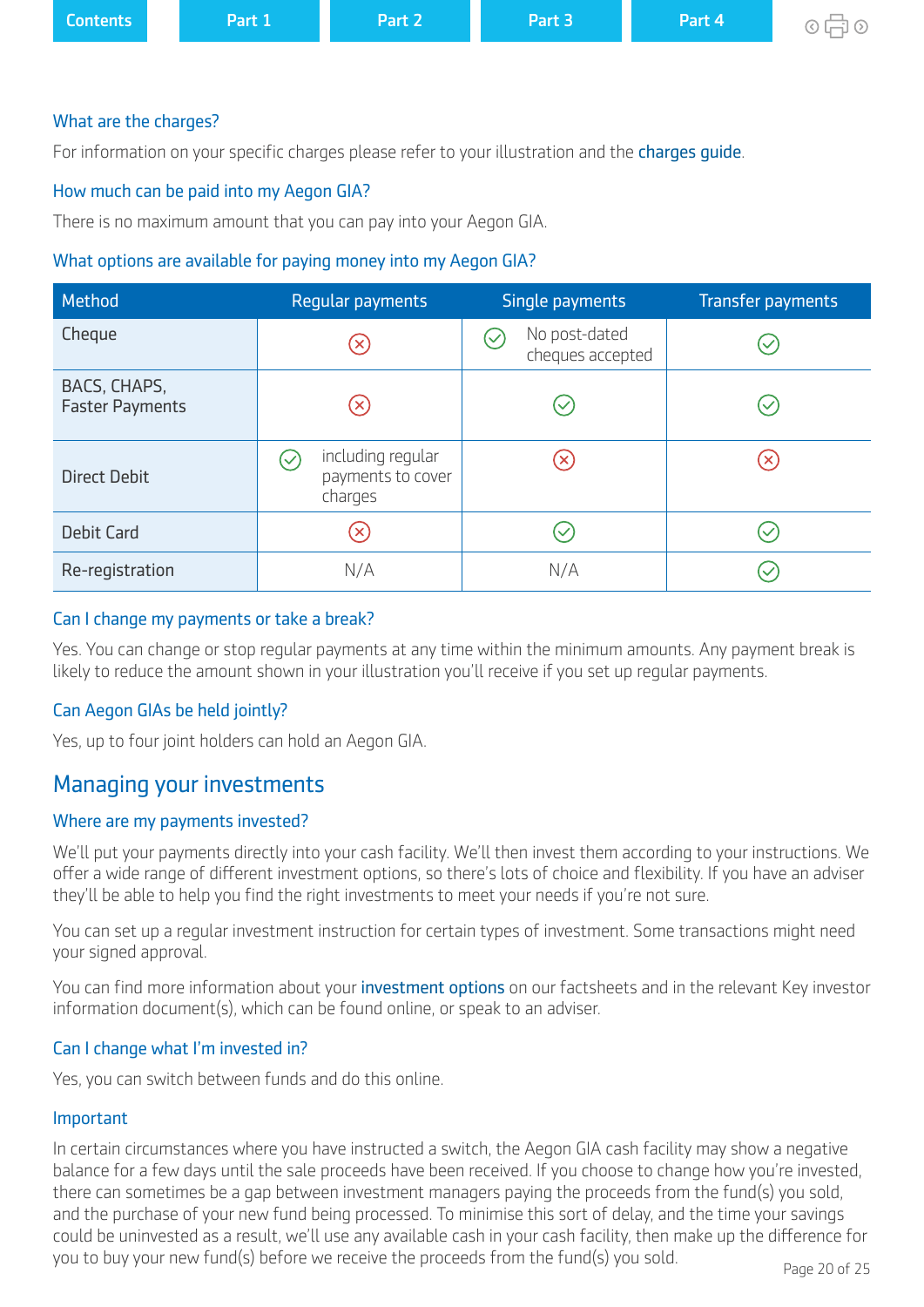<span id="page-20-0"></span>

| <b>Contents</b> | <b>\Part 1\</b> | Part 2 | Part 3 | <b>NPart 4N</b> |
|-----------------|-----------------|--------|--------|-----------------|
|                 |                 |        |        |                 |

⊙ 后 ⊙

If we have to do this, your cash facility will show a negative balance until we receive the sale proceeds. Typically we'll receive sale proceeds after one to three business days, but it can be up to six days depending on the investments being sold.

In these circumstances any negative balance in your cash facility won't afect your product value. This is because we account for the proceeds from the pending sale instruction when we calculate your product value. We'll send you a contract note confrming the details when the transaction is complete.

## Switching when receiving income distributions

If you're taking consolidated natural income<sup>1</sup>, we'll still pay out any income distributions you're due to receive after you fully switch out of an investment.

 $1$  We combine all income distributions received to your cash facility since your last payment and pay out a single combined income payment to your nominated bank account.

## What's rebalancing and how do I access it?

Over time the value of the diferent investments you hold will change as some investments perform better than others. This means the mix of investments you hold will drift from the original mix, and may no longer be in line with your objectives. Rebalancing moves your investments back in line with your original investment mix.

You'll need an adviser if you want to set rebalancing up. Your adviser would instruct a rebalance of your investments on an ad hoc, quarterly or yearly basis for your Aegon GIA. We don't charge anything extra if you use this feature.

### How can I monitor my investment?

If you have access, you can check online to see how your Aegon GIA investments are performing. We'll also send you statements every three months showing the value of your investments. Please note that if you open a joint Aegon GIA only the primary account holder will have online access.

## **Withdrawals**

### Can I withdraw money?

Yes, you can withdraw some or all of your money whenever you want. Withdrawals are available as a single payment or regular payments. Your options are shown below:

| Income type | Withdrawal type             | <b>Withdrawals</b>                                                                                                         | <b>Frequency options</b>                     |
|-------------|-----------------------------|----------------------------------------------------------------------------------------------------------------------------|----------------------------------------------|
| Regular     | A fixed monthly amount      | From £25 per payment.<br>You can set this payment<br>to increase by the Retail<br>Prices Index or by 1% to<br>5% per year. | Monthly, quarterly, half<br>yearly or yearly |
| Single      | A single lump sum<br>amount | Minimum £100                                                                                                               | N/A                                          |

You can choose regular withdrawal payment dates of either 9th, 18th, or 27th. This is the date we'll pay your regular withdrawal to your nominated bank account from your cash facility. It will take 3-5 additional business days to clear into your chosen bank account.

If we sell any investments to make a withdrawal, you might be liable for Capital Gains Tax depending on your personal circumstances. It's important you speak to an adviser to talk over how this could afect you.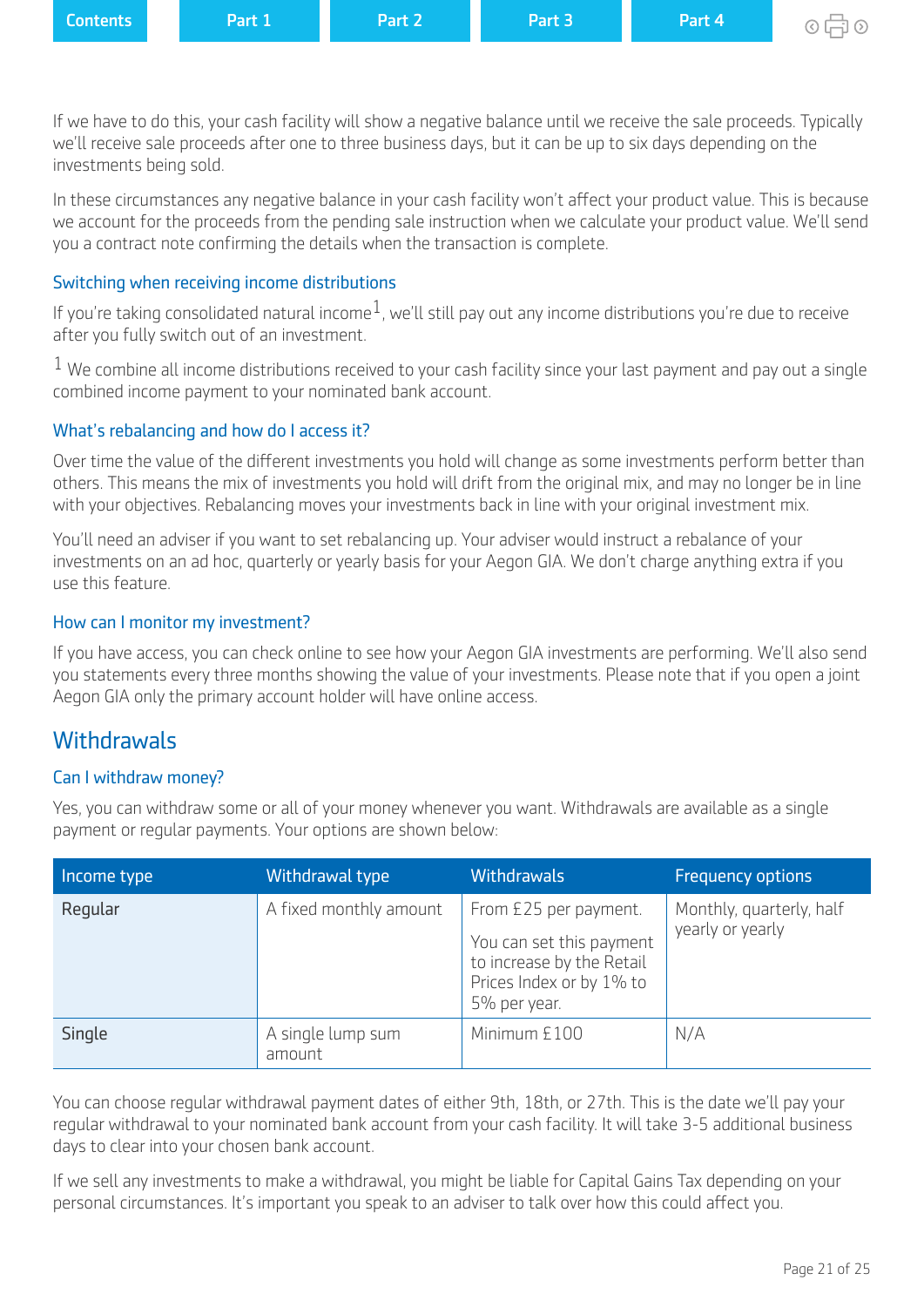<span id="page-21-0"></span>

| <b>Contents</b> | <b>Part 1</b> | Part 2 | Part 3 | Part 4 | $\circ$ 中 $\circ$ |
|-----------------|---------------|--------|--------|--------|-------------------|
|                 |               |        |        |        |                   |

You can withdraw all your money at any time and close your Aegon GIA if you want to. There's no charge for doing this.

### How will you pay my withdrawals?

This will depend on the type of withdrawal requested:

- Regular withdrawal if you request regular withdrawals from your Aegon GIA, we'll pay the withdrawal from the cash facility of your Aegon GIA. If there isn't enough cash in the Aegon GIA cash facility to make payment, we'll sell down some of your investments. The process for this is the same process as outlined in the [If you don't have enough available cash in the Aegon ISA cash facility](#page-6-0) section.
- Single withdrawal if you request a single withdrawal from your Aegon GIA, you and your adviser if you have one will need to make sure there's enough cash in the cash facility of your Aegon GIA for us to make payment.

## Tax

#### What tax could I pay if I only use my Aegon GIA to pay my Aegon ISA charges?

Interest earned from cash held in the Aegon GIA cash facility is taxable.

#### What tax could I pay if I invest in my Aegon GIA?

#### 1. Income Tax

The tax treatment on funds will depend on the type of fund you hold.

#### Unit trusts and OEICs

The treatment of income will depend on whether a fund is dividend-paying or interest-paying:

- Income from UK dividend-paying funds is currently paid gross. Individuals currently benefit from a tax free £2,000 dividend allowance. Any dividends over your tax-free dividend allowance will be subject to tax at your marginal rate of income tax.
- Income from UK interest-paying funds, is paid gross from 6 April 2017. Your personal savings allowance means that if you're a basic-rate taxpayer you'll be able to earn up to £1,000 in savings income tax free. Higher-rate taxpayers will be able to earn up to £500. Additional-rate taxpayers don't qualify for a personal savings allowance. Any interest you earn over your Personal Savings Allowance will be subject to tax at your marginal rate of income tax.

#### Capital Gains Tax

If you sell your investment, any growth may be subject to Capital Gains Tax (CGT), if you exceed your annual CGT allowance. Share class conversions may be subject to CGT.

#### Sale of funds to pay charges from your Aegon GIA

Please note that if charges aren't paid for from the cash facility of your Aegon GIA, selling funds to pay them is a withdrawal from your investment and will create a potential CGT liability.

#### Tax on rebates

We have to deduct basic rate tax from rebates. You may be able to reclaim this tax from HMRC or be liable for additional tax depending on your individual circumstances.

The tax treatment depends on your individual circumstances and may be subject to change in future. Please speak to an adviser for more information on tax. This information is based on our understanding of current taxation law and HMRC practice, which may change.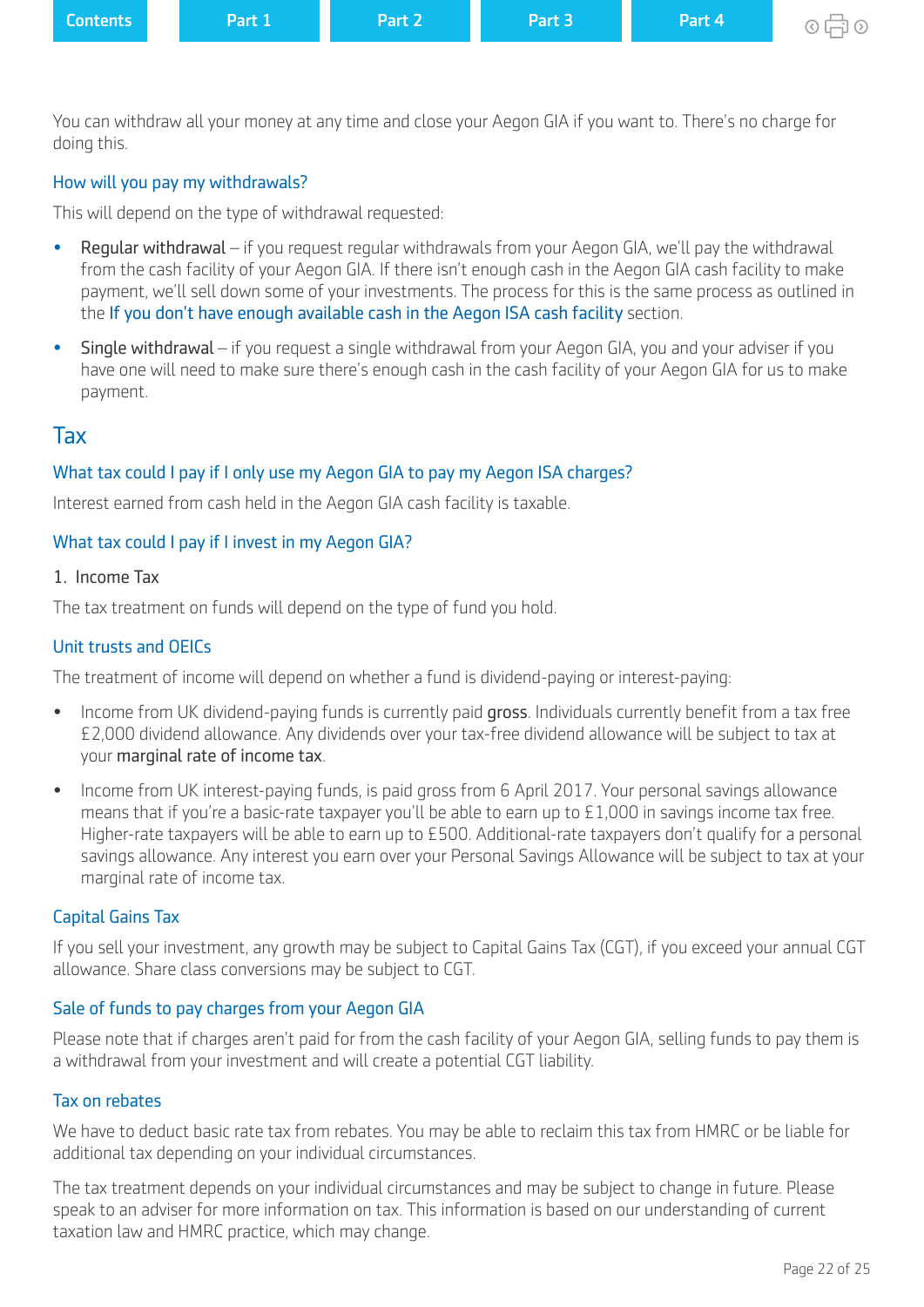# <span id="page-22-0"></span>Other important information

# What happens to my Aegon GIA when I die?

When we're told about your death, your Aegon GIA will remain invested until we receive an original full death certifcate and an original or certifed copy of the grant of probate confrming the appointment of your personal representatives. Once we receive this, we'll recognise the personal representative(s) of your estate as the holder(s) of the Aegon GIA and take their instructions.

Where there are multiple holders of the Aegon GIA and we're notifed of the death of one of the holders, the Aegon GIA will automatically pass to the surviving holders.

## If I change my mind, can I cancel?

Yes, you have 30 days from the date you receive your product documents to cancel. This will be the later of:

- two days (excluding Sundays) after we post out the contract note.
- the date you receive your confrmation of application into your document library. We'll tell you if a diferent cancellation period applies to you.

## How do I cancel?

If you want to cancel, we need to receive a signed letter instructing us that you'd like to cancel at the following address: Aegon Cofunds Administration, Sunderland SR43 4DN.

Provided you cancel within the 30-day period, subject to the conditions below, your cash, any ongoing adviser charge that we've not yet taken from your cash facility, and any Aegon Platform annual charge will be returned to you. We'll let you know if we've paid out an ongoing adviser charge and you can contact your adviser regarding this.

## Please note:

- If the value of your investment falls between the date your money was invested and the date Aegon receives your instruction to cancel, you may receive back less than you invested.
- If the value of your chosen investment rises between these two dates, you'll only receive back the amount invested.
- We pay interest on cash held in the cash facility but you'll only get back the value remaining after we account for any applicable payments detailed above.
- One-of adviser fees requested at or around the time of the original investment won't be returned to you when they have already been paid to your adviser – please contact your adviser to arrange refund of one-off fees.

Before sending your money to you, Aegon may need to carry out additional security checks and ensure all payments have been cleared, which may delay payment to you.

## After 30 days

You won't be able to cancel outside the 30-day period, and the investment will be subject to the risks detailed in this document and the KIID(s) for the fund(s) you have chosen to invest in. If you want to withdraw after this period then all fund management charges will apply and there may be a potential tax liability applied to your investment.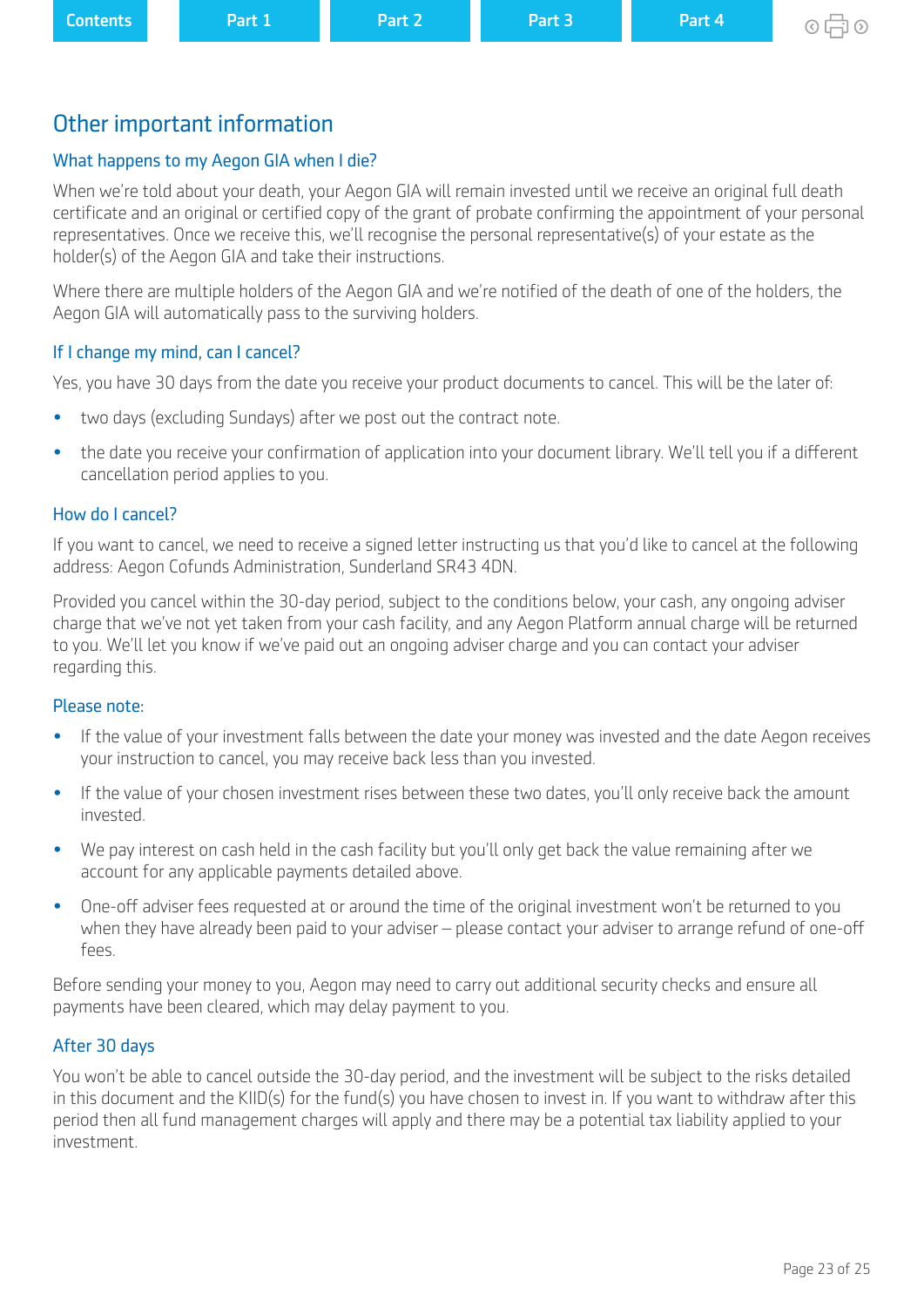|--|

### Cancelling a fund transfer

The 30-day period also applies to transfers/re-registration requests. Provided you cancel within the 30-day period, you'll be given the options below. Please indicate which option you want in your cancellation letter.

- Transfer/re-register your investment back to the previous fund manager Aegon requires confrmation of your client account number with the fund manager in question. If you don't supply your account number Aegon may not be able to re-register your investment.
- Cancel the contract and return your money to you if you choose this option you may be subject to Capital Gains Tax.

#### **Complaints**

If you wish to complain about any aspects of the service you've received, please refer to the How do I make a [complaint](#page-7-0) section.

Making a complaint to Aegon or the Financial Ombudsman Service won't affect your legal rights.

#### Can I get compensation from the Financial Services Compensation Scheme?

Your investment is protected in accordance with FCA regulations. If we become insolvent, you may be entitled to compensation under the Financial Services Compensation Scheme. Most types of investment business are covered for 100% of the frst £85,000 for each investors claim, so the maximum compensation is £85,000.

During the course of your investment, cash may be held with a Banking third party on our behalf. If we become insolvent, your cash is protected in accordance with the FCA's client money regulations. If the Banking third party becomes insolvent, you may be entitled to compensation under the Financial Services Compensation Scheme. Cash accounts are covered for 100% of the first £85,000 of each customers claim with each deposittaking institution.

Full details are defined in our Aegon Platform Investor Protection quide. If you don't have online access, please ask your adviser for a copy if you have one or contact us. You can also find more information about compensation arrangements from the Financial Services Compensation Scheme by calling them on 0207 741 4100 or visiting [fscs.org.uk](http://www.fscs.org.uk/)